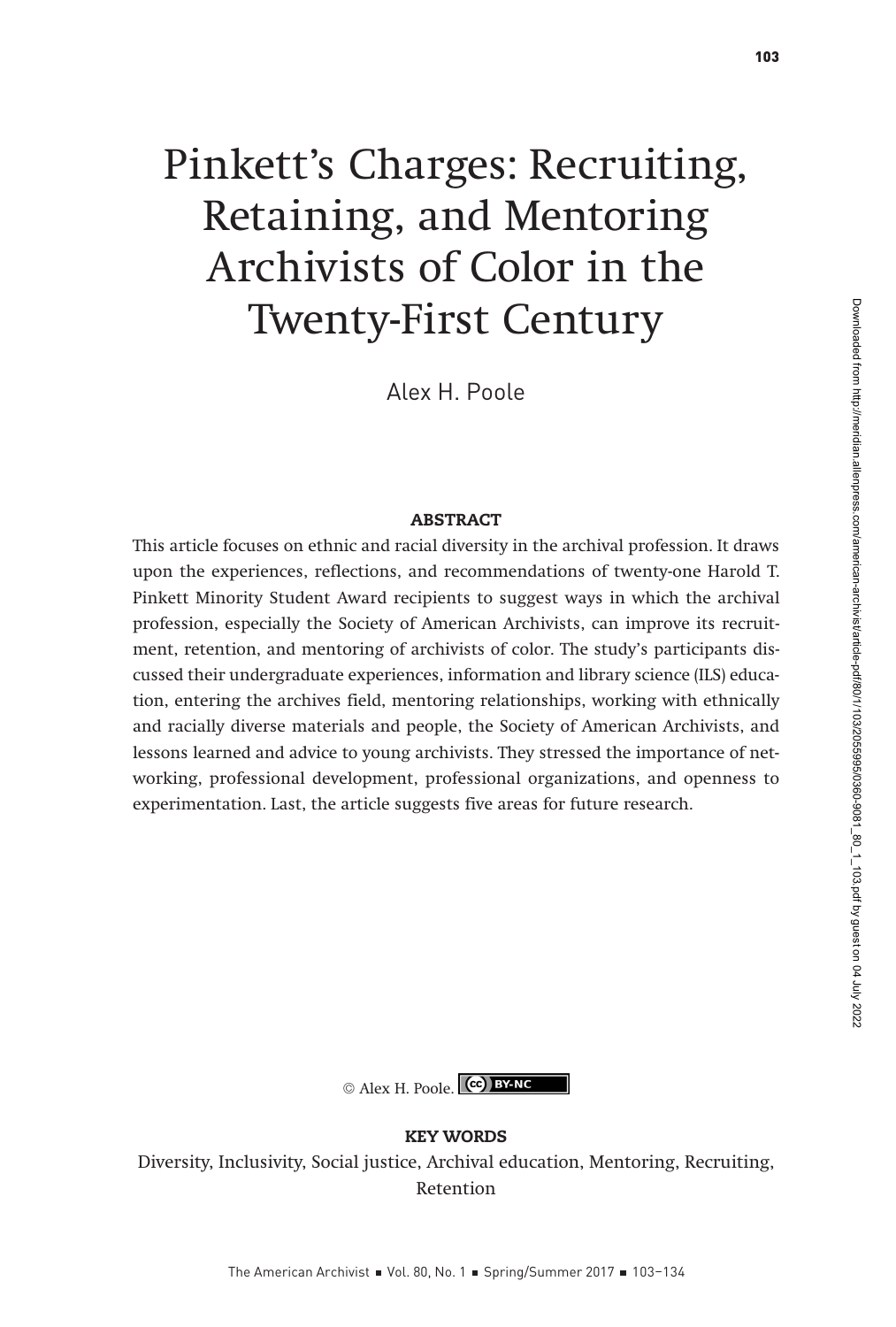I had a graduate student tell me I am the first black archivist she's ever met.

Just having someone get up on a stage and say, "Well, we have a diversity committee, and this is what we're doing during diversity committee meetings," if that's what you think is doing something about diversity, then you've already lost.

 $-P9$ 

There's a lack of understanding of why this is even an issue and why this is important. Within the community that I have developed, it's preaching to the choir; everyone gets it, and we have these really passionate conversations about why it's important, how horrible it is that there's only 2 percent representation. But then I get outside of that little cohort, and it's just a non-issue. People just don't see why it would be a problem.

—P11

We're doing a new thing, we're coming to the table speaking on behalf of our ancestors, our profession, and our history as a nation . . . this is my responsibility. I'm not going to be silent.

 $-P4$ 

Downloaded from http://meridian.allenpress.com/american-archivist/article-pdf/80/1/103/2055995/0360-9081\_80\_1\_103.pdf by guest on 04 July 2022 Downloaded from http://meridian.allenpress.com/american-archivist/article-pdf/80/1/103/2055995/0360-9081\_80\_1\_103.pdf by guest on 04 July 2022

The Society of American Archivists (established in 1936) and the archival pro-<br>fession at large began with very few nonwhite professionals.<sup>1</sup> Demographics<br>changed but glacially. Refere the sixil sights mayoment of the 196 changed but glacially. Before the civil rights movement of the 1960s, Harold T. Pinkett, the first African American archivist at the National Archives (1942– 1979), estimated that the profession included at best a dozen people of color.<sup>2</sup> He lamented the lack of African Americans entering the profession even as new opportunities arose.3 The number of nonwhite professional archivists increased from 17 (1973) to 28 (1979) to 45 (1982).4

The 1978 coalescence of the Society of American Archivists/American Association of State and Local History/American Alliance of Museums Committee on Opportunities for Minorities heralded a new phase of the SAA's diversity efforts. Yet its efforts ebbed.<sup>5</sup> By contrast, the 1981 SAA Annual Meeting held in Berkeley, California, augured fresh momentum. A session chaired by Pinkett, "Minorities and the Profession: An Agenda for Action," led to the establishment of a Task Force on Minorities.

Active between 1981 and 1987 and chaired by Thomas C. Battle of the Moorland-Spingarn Research Center, the task force sought not only to recruit minorities into the profession, but also to advance their professional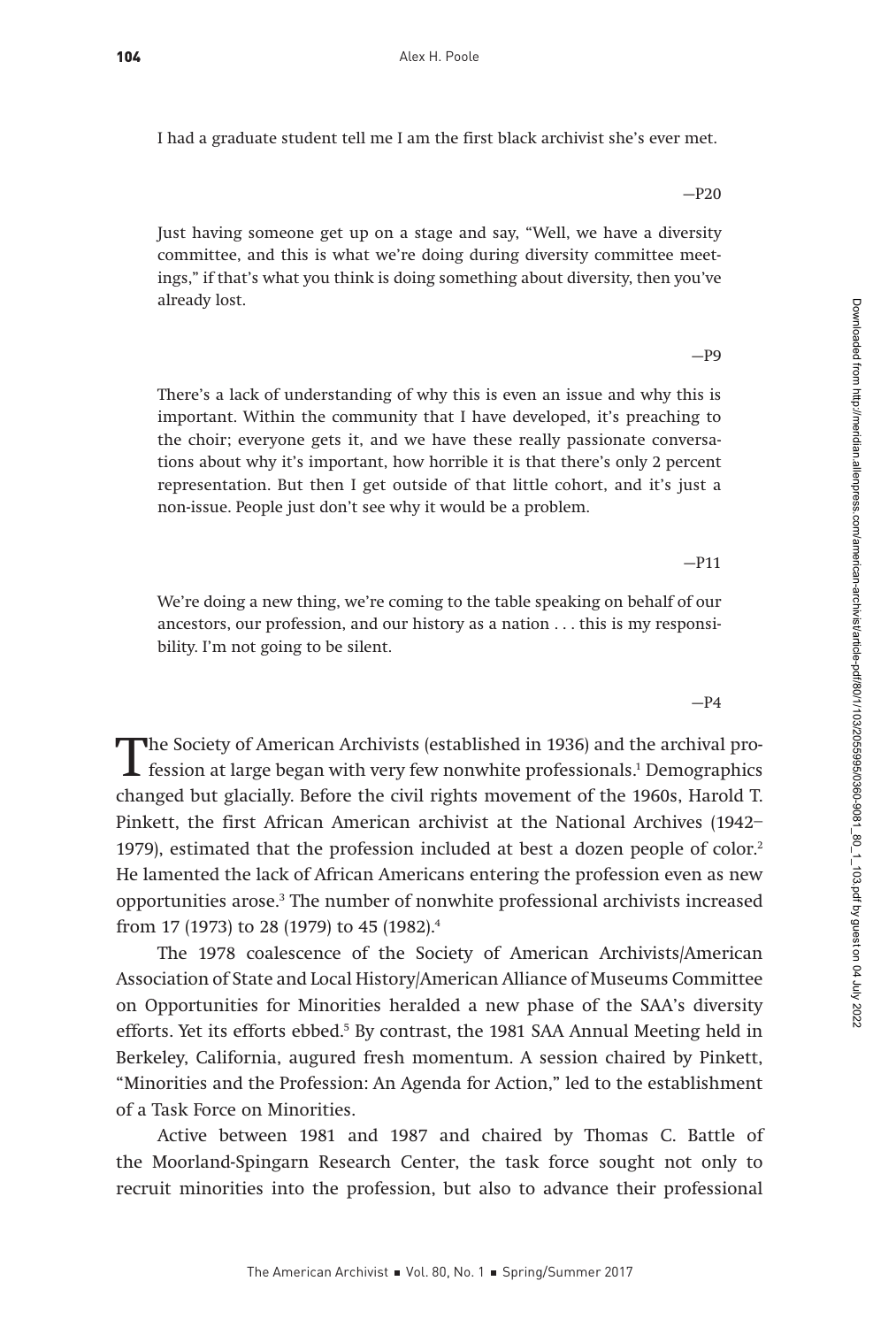opportunities. Pleading other obligations, Pinkett declined to serve on—though he consulted with—the committee.

But the task force encountered challenges. For instance, SAA president (1982–1983) J. Frank Cook confided to SAA executive director Ann Morgan Campbell, "Sometimes, I feel like this minority task force thing is excessively manipulative: am I just a paranoid redneck?"6 Perhaps not coincidentally, Pinkett soon informed Campbell that archivists of color felt much concern regarding SAA's sluggish pace in addressing their concerns.<sup>7</sup>

Beyond the myopia of some archivists, external factors impeded diversity efforts. Pinkett observed:

The profession is young and has a low profile in American perspective. . . . There is not a clear public perception of the tasks and importance of archivists. A superficial glance at archival work may make it seem not too different from file clerk work, which has never been considered very intellectually challenging or financially rewarding. Moreover, few archivists have attained distinction in American scholarship, which might give the profession more recognition.<sup>8</sup>

The paucity of archivists of color also deprived other people of color of role models. Further, the pay and prestige of archival work usually failed to match that of academic positions.<sup>9</sup>

In 1984, Pinkett again professed skepticism as to SAA leaders' investment in diversity.10 He suggested that the president appoint minorities to committees and boards, that the executive director seek foundation funds for training minority archivists, that SAA's representatives on the National Historical Publications and Records Commission recruit minorities, and that SAA publicize the findings of the Task Force on Minorities. Last, he stressed the importance of recruiting minorities into regional archival organizations as well as SAA.<sup>11</sup>

After recommending the establishment of a roundtable, the Task Force on Minorities disbanded. SAA Council gave its imprimatur to the Minorities Roundtable—the predecessor to the Archives and Archivists of Color Roundtable in the winter of 1987. The roundtable also launched a newsletter with the following agenda:

To identify and address the concerns of minorities within the archival profession; promote wider participation of minorities in the activities of the profession and its professional organizations; maintain a roster of minority archivists, curators and manuscript librarians; advise SAA on minority concerns; serve as a clearinghouse for minorities in promoting their wider participation at all levels of the profession and the SAA and to enhance the membership base of the SAA; support and promote all efforts to genuinely improve the status of minorities in the profession; and ensure the preservation of archival materials pertaining to minorities. 12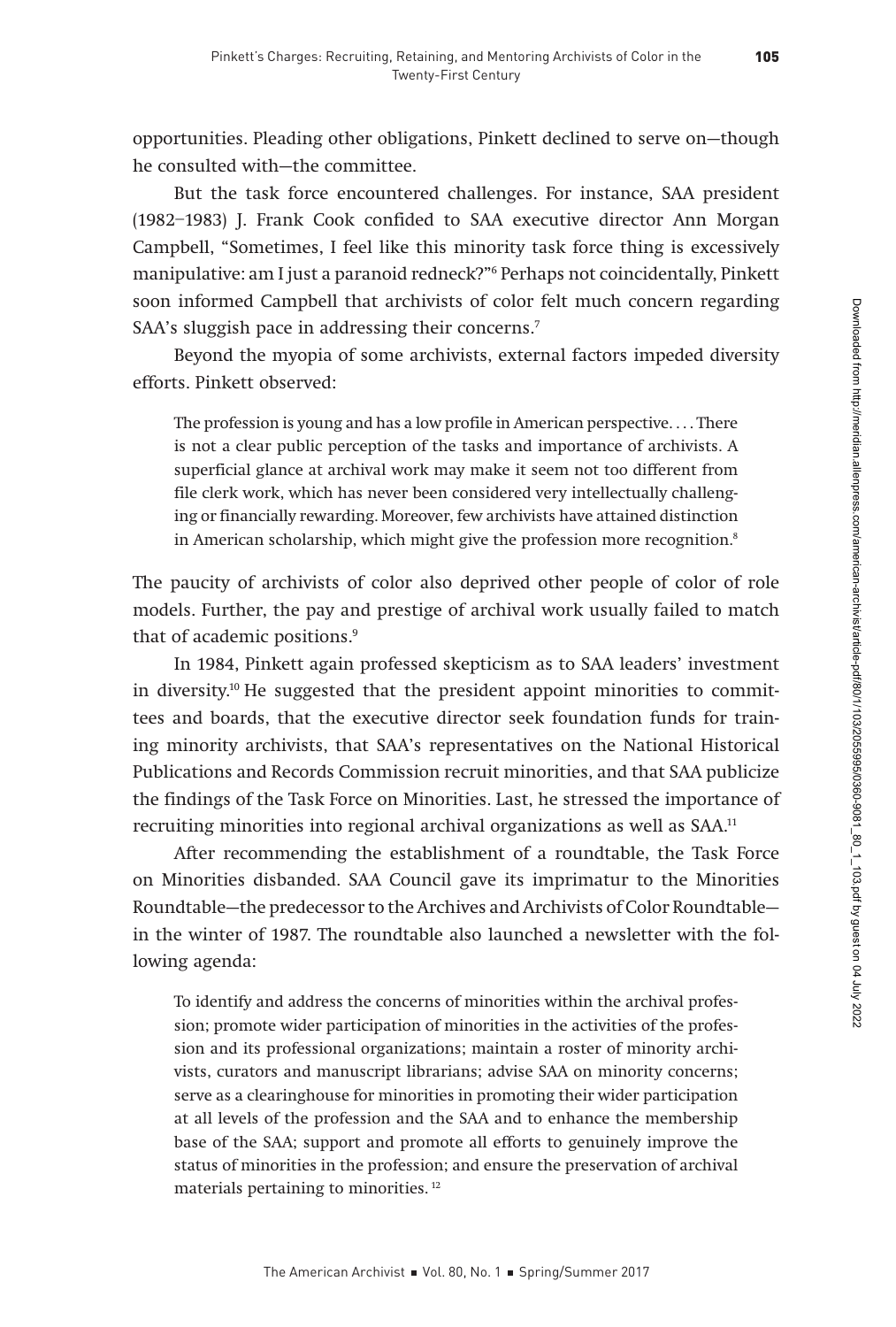The roundtable subsequently sponsored sessions at the SAA's Annual Meetings, issued a directory, and maintained a listserv. It also established a Minority Student Award in 1993.13 Five years later, Thomas C. Battle successfully lobbied the roundtable's members to rename the award in honor of Pinkett.<sup>14</sup>

An increasing number of archivists pressed for the diversification of SAA's membership throughout the 1990s.15 The Task Force on Diversity's 1999 report highlighted the organization's commitment to diversity, but cited obstacles that harkened to Pinkett's concerns: archivists' low profile in the public eye in society, the long-standing lack of minority archivists, and modest pay. Its recommendations included developing an organizational statement on diversity, incorporating it into strategic planning, and expanding existing efforts as well as establishing new ones. But a lack of communication and action undercut such efforts.16 "Archivists tend to be driven by practical issues that can be easily solved," the Task Force cautioned. "Diversity issues are not among this type."17

Notwithstanding the association's 2002 Resolution on Diversity, Rebecca Hankins wondered: "What will it take for SAA to seriously address the issues of diversity and how do we as an organization push our members to participate, get more involved, i.e. take the initiative?"18 On the other hand, the A\*CENSUS determined that the percentage of nonwhites and non-Latinos in the profession had increased from 2.8% (1982) to 7.6% (2005).<sup>19</sup>

The SAA included diversity among its Core Values by 2011.<sup>20</sup> Its Member Needs and Satisfaction Survey of 2012 documented an uptick in minority participation since 2005: people of color constituted 8% of respondents.<sup>21</sup> In 2013, finally, SAA stated unequivocally: "By embracing diversity, the Society speaks more effectively on behalf of the entire profession, serves a fuller range of stakeholders, increases organizational credibility, and becomes a stronger advocate for the archives profession."<sup>22</sup> Its actions included cultural competency training, encouraging archivists of color to intern on SAA committees, and developing a diversity forum for the Annual Meeting.23 Momentum for diversity and inclusivity accrued among rank-and-file archivists and archival educators, too.<sup>24</sup> Still, as SAA president (2015–2016) Dennis Meissner noted, "We remain too white, too traditional, perhaps too blind to the varieties of diversity that surround us."25

"After a long and somewhat torturous journey, diversity is now a front-andcenter priority," declaimed Elizabeth Adkins in her SAA presidential remarks.<sup>26</sup> She expressed concern, however, over attrition: fewer than half of previous Harold T. Pinkett Minority Student Award winners remained SAA members. Rooted in Adkins's concern, this study focuses on racial and ethnic diversity. It explores the ways in which archival practitioners, academics, and the Society of

\*\*\*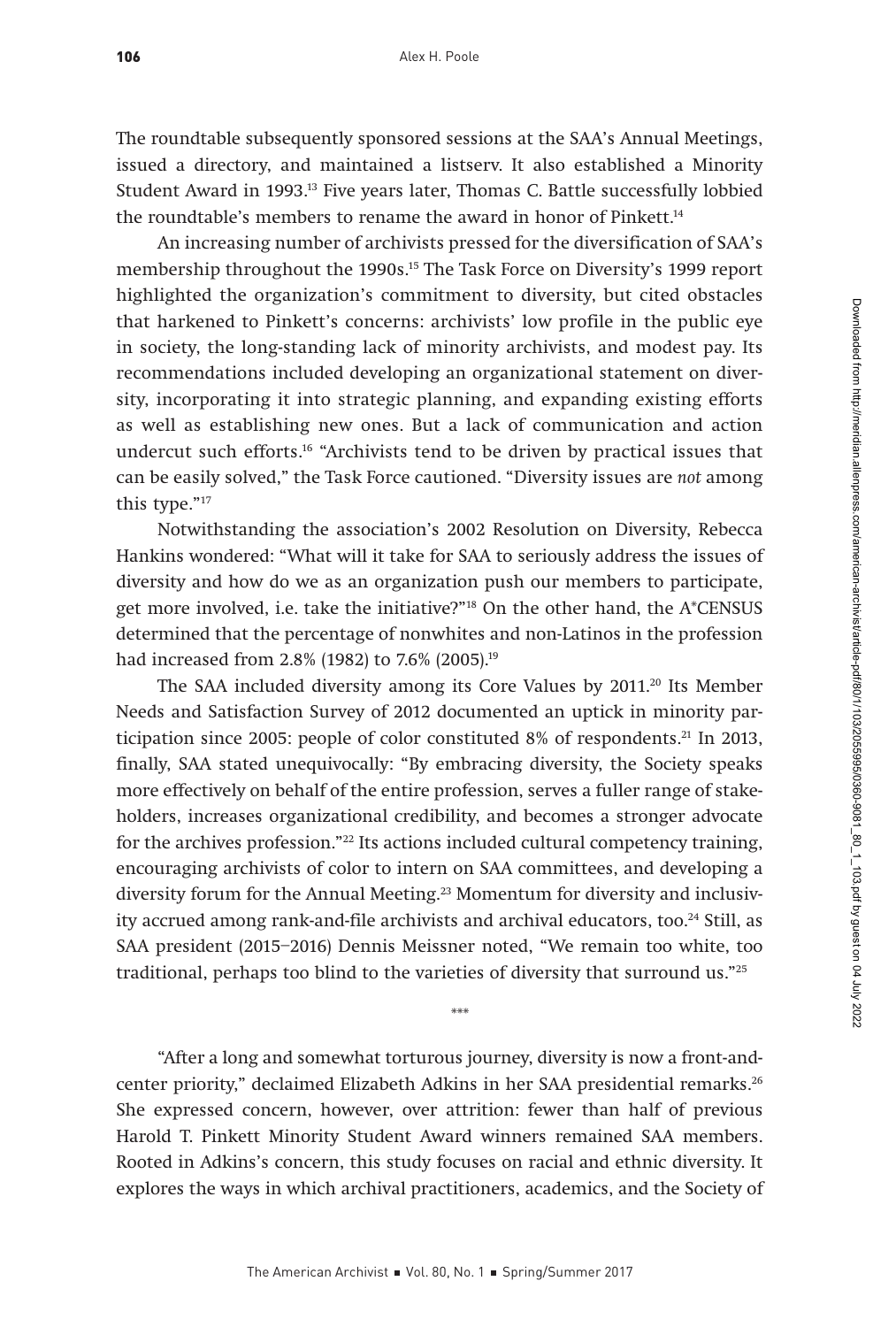American Archivists have approached the recruitment, retention, and mentoring of archivists from underrepresented populations and how their efforts could be made more effective.

Centering on the experiences, reflections, and recommendations of 21 Pinkett Award recipients, this article first addresses the information and library science literature that deals with recruitment, retention, and mentoring of people of color. Next, it sets forth the study's method, which involves purposive sampling, semistructured qualitative interviews, and grounded analysis. Third, its findings concentrate on undergraduate experiences, information and library science (ILS) education, entering the archives field, mentoring relationships, working with diverse materials or diverse people or both, the Society of American Archivists, and lessons learned and advice to young archivists. Last, the article suggests five directions for future research. At once a baseline study and a call to action, this study seeks to promote further constructive, respectful conversation.

## **Literature Review**

## *Diversity*

Diversity, recruitment and retention, and mentoring have received only modest attention in the ILS and archives literature, even though diversity may well constitute the most vital issue of the twenty-first century in librarianship as in society.27 Notably, Paul T. Jaeger and his colleagues promoted the notion of a "virtuous circle": increasing faculty diversity to train culturally aware graduates who then foreground inclusive services and outreach.<sup>28</sup> This awareness may be encouraged by the ILS curriculum, by recruitment for graduate study and professional positions, and by tailoring libraries', archives', and museums' (LAMs') programs to specific audiences.<sup>29</sup>

But the literature on diversity invites circumspection. Alice H. Eagly argued, "When aggregated across studies, an extensive research literature on group performance has shown no overall advantage for demographically diverse groups, with a small tendency toward disadvantage, especially on subjective measures of performance."30 She upbraided social scientists not only for failing to measure correlations, but for presenting and disseminating specious research results as if "evidence-based findings."31 Eagly first called for research that determines the situations in which diversity produces positive outcomes (however measured). Second, she suggested broadening notions of diversity: its benefits expand well beyond rudimentary, quantifiable gains in profitability and productivity.<sup>32</sup> The present study centers on these situations and on such nonquantifiable benefits.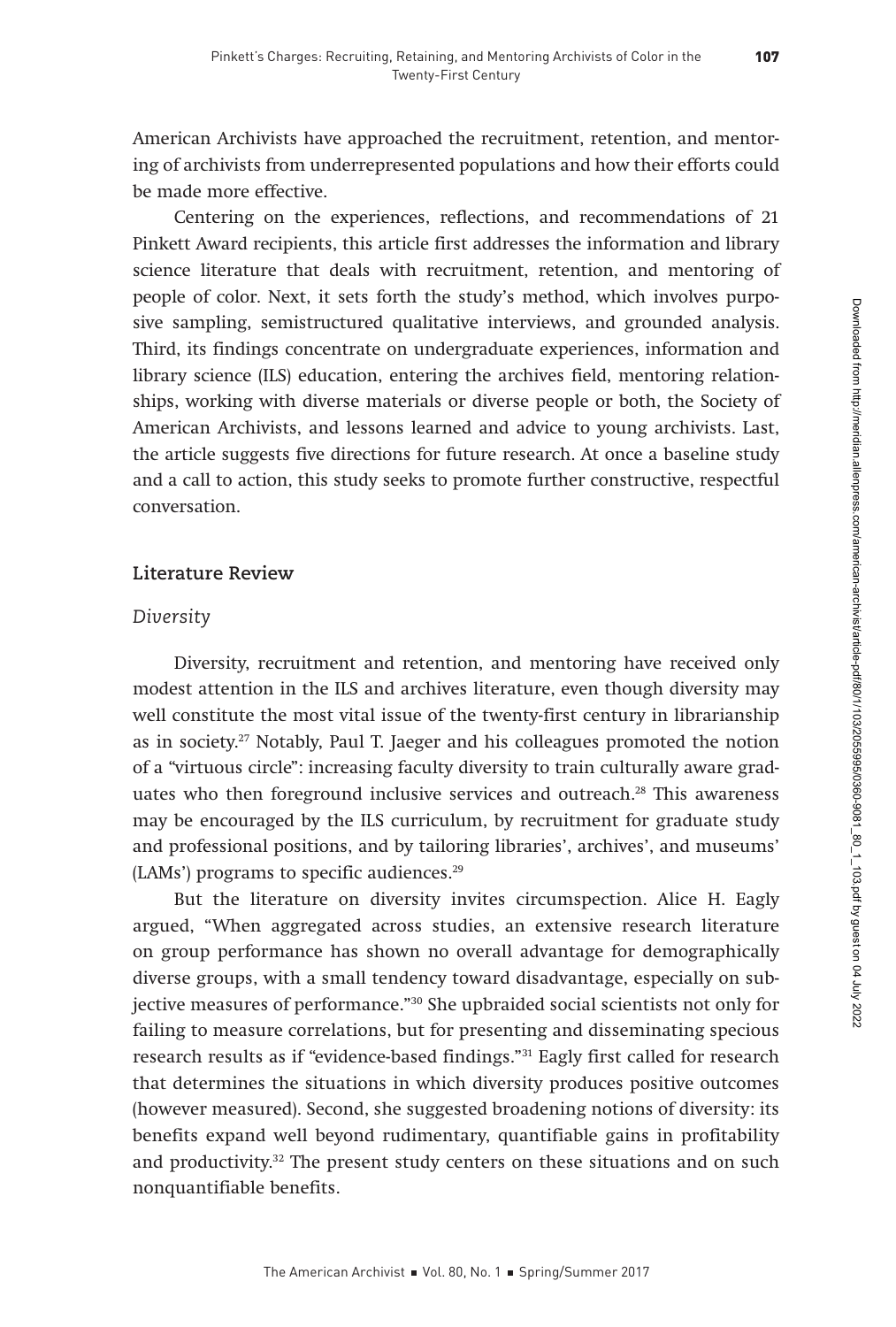## *Recruiting and retention*

Barriers to the recruitment of students of color remain formidable. The general public continues to hold a low image of librarianship and by extension, archives; ILS professional's salaries tend to be relatively low; and ILS faces competition from related professions.<sup>33</sup> One study showed the effectiveness of targeted advertisements and personal contacts and communications to people of color (African Americans, Native Americans, Asians, and Hispanics).<sup>34</sup> Effective recruitment strategies included assistantships, scholarships, and other financial aid (mentioned by 82% of participants), the ethnic diversity of faculty members (64%), the presence of role models of color (62%), the investment of faculty and staff of color in the recruitment process (57%), and opportunities for students of color to work in ILS fields (53%).<sup>35</sup> Apparently, no single recruitment strategy for minority groups suffices.36

Recruitment of minority students represents but a first step: students of color need considerable support after they matriculate. $37$  Kim and Sin's respondents (comprising African Americans, Native Americans, Hispanics, and Asians) underlined the importance of assistantships, scholarships, and financial aid (77%), of finding full-time work in the ILS field (59%), of a faculty and staff sensitive to minority student needs (56%), of mentoring (54%), and of academic and career advising  $(52\%)$ <sup>38</sup> More broadly, 6 actions promote retention. First, programs should hire more minority faculty members. Second, faculty need to make concerted efforts to get to know minority students, particularly early on in the program. Third, students of color should be provided with counseling in addition to faculty and staff support services. Fourth, minority students need access to local minority professionals, institutions, and associations and organizations. Fifth, curricula and class schedules must integrate diverse materials in their content and remain flexible in their scheduling. Finally, students of color need work and career preparation opportunities.<sup>39</sup> Overall, however, the effectiveness of recruitment and retention efforts by ILS programs remains uncertain.<sup>40</sup>

# *Mentoring*

An important facet of retention, mentoring continues to attract professional visibility: simply acquiring a mentor seems the common denominator of professional advice.41 Yet studies suggest a more cautious interpretation, and scholars debate the benefits that accrue to mentor and mentee. For instance, mentors potentially increase their understanding of new professional and organizational challenges and trends, diversify their professional network, and improve their communication skills. $42$  At best, they serve as advisers, coaches, cheerleaders, guides, role models, and critics.43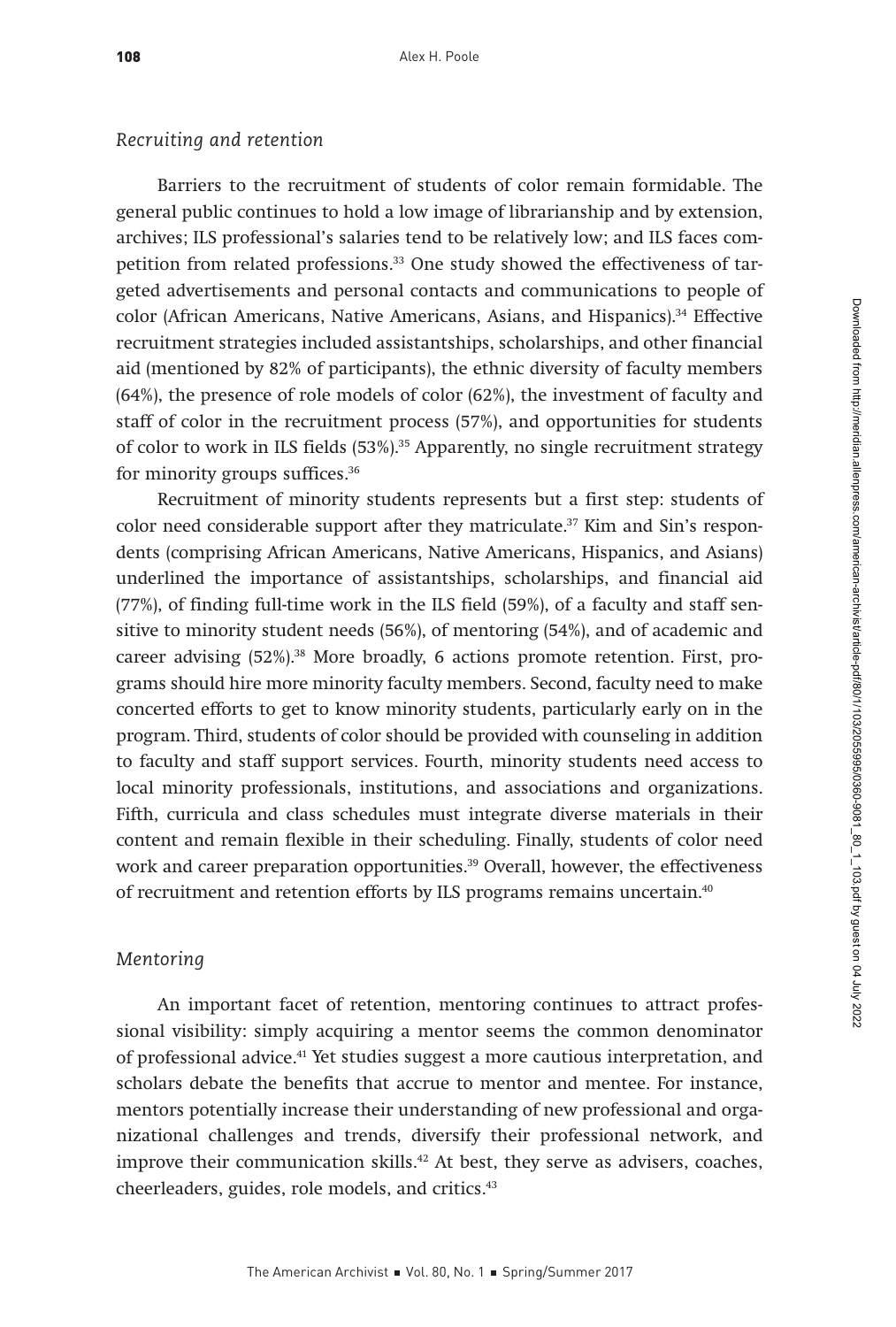Mentees, too, may benefit a great deal by engaging in professional acculturation, development and networking, by assuming new roles and responsibilities, and by discussing writing, publishing, promotion, and tenure with their mentors.44 In one of the few studies of mentoring in the archives field, Marion Hoy found the practice crucial to the development and achievement of participants' professional and intellectual goals.<sup>45</sup> A second study, centering on associational mentoring among members of the Northwest Archivists (NWA), discerned that three-quarters of mentors and 70% of mentees fully or generally agreed that their match proved salutary.<sup>46</sup> As an ancillary benefit, the vast majority (90%) of mentees said that participating in the program improved their opinions of NWA.47 A third study (a meta-analysis that included both academic and professional settings) found mentoring significantly related to numerous positive outcomes, from attitudinal and interpersonal to motivational, from health-related to career outcomes.<sup>48</sup> But effect sizes were small; thus caution about overestimating mentoring's payoff is necessary.

Three studies drew still more nuanced verdicts. Tammy D. Allen and her colleagues' meta-analysis determined mentoring more effective in measures involving career satisfaction (attitudes, interpersonal relationships, and involvement) than in objective metrics regarding career success (or physical health).<sup>49</sup> Mandi Goodsett and Andrew Walsh concluded that although many of their study's participants lauded their mentoring experiences, some thought they had no—or even a negative—effect on their work, namely by dint of poor pairings or an insufficiently structured program.50 Perhaps most striking, a third study contended that mentoring increased the sample's interest in staying at their current institutions, but not in remaining in the ILS profession as a whole.<sup>51</sup>

Studies suggest that in planning a mentorship program, stakeholders should first conduct a needs assessment of the mentee. Second, teaching and learning education and training should be provided to mentors and mentees alike. Third, written plans should adumbrate a timeline; a schedule for communication, roles, responsibilities, and expectations for both mentor and mentee; and explicit goals and projected outcomes. Fourth, although the effects of the mentoring relationship may not be immediate, much less easy to observe, assessment and evaluation are crucial throughout the mentoring relationship.52 Finally, an optimal mentoring experience likely combines formal and informal, one-on-one and group, peer and expert-novice.53 Overall, the literature indicates the importance of and challenges to recruitment and retention of underrepresented people in ILS; it suggests further that mentoring can play a positive role in these efforts.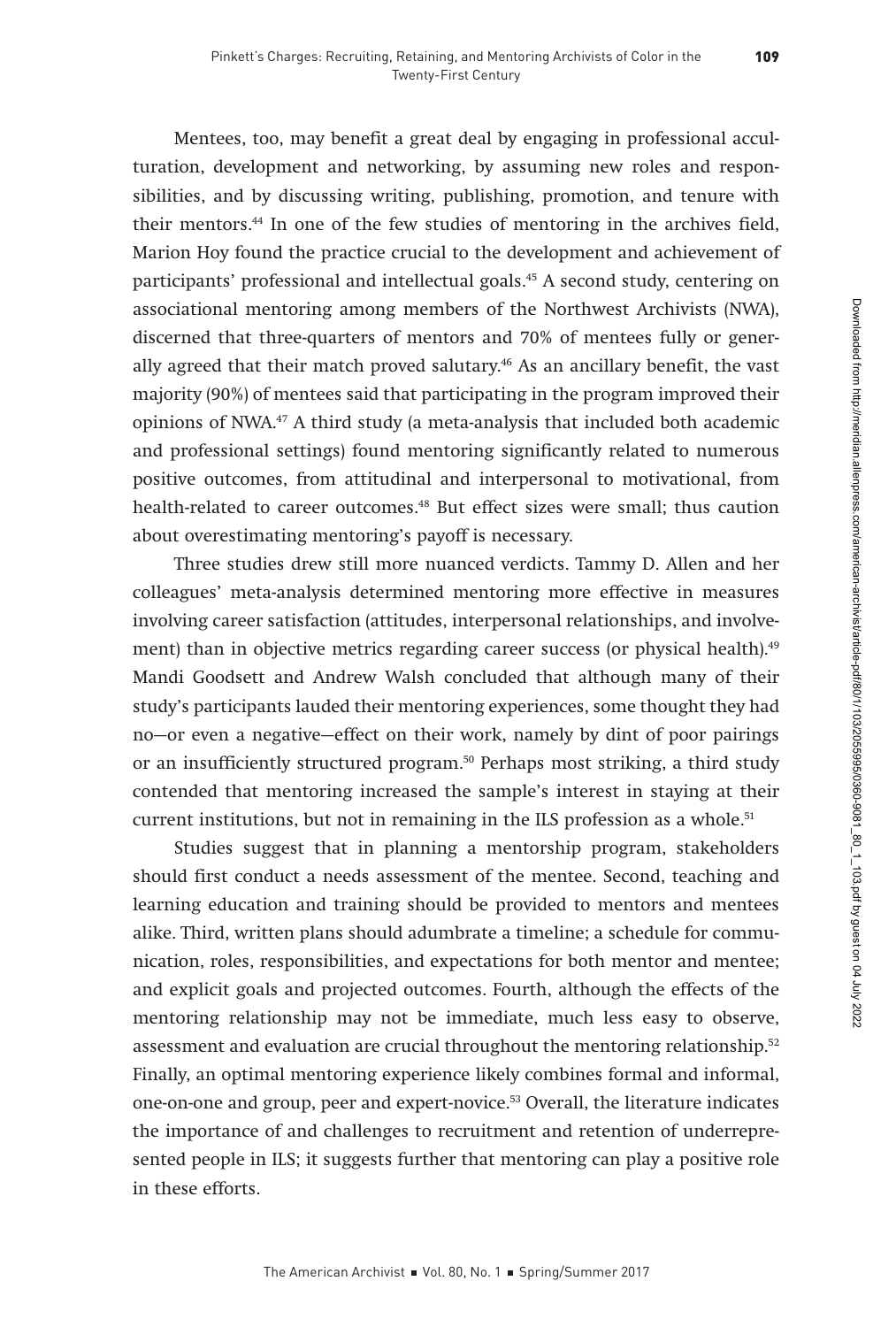## **Methods**

Qualitative research yields rich data about participants' views on social life.54 This study relies upon qualitative semistructured interviews and purposive sampling.55 The author located email addresses for 28 of the 32 Pinkett Award recipients (1994 to 2015), and sent three rounds of solicitation emails.<sup>56</sup> Between August of 2015 and March of 2016, 21 recipients were interviewed (20 by phone and 1 by Skype). Interviews lasted between 35 and 90 minutes. (See Appendix A for the study questionnaire.) Interviews were transcribed and open coded (through NVivo and by hand) according to the tenets of Constructivist Grounded Theory.57

# **Findings**

This study's findings clustered in 7 areas: undergraduate experiences, information and library science, the archives field, mentoring relationships, diversity at work, the Society of American Archivists, and lessons learned and recommendations to archivists of color.

## *Undergraduate experiences*

In some cases, participants' undergraduate experiences, whether through work, using the archives, or a mentoring relationship, triggered their interest in ILS graduate work. First, based on this sample, undergraduate work in the humanities (and to a much lesser extent, the social sciences) appears the most common conduit into archival work.58 One outreach possibility may be to ratchet up outreach toward students who pursue concentrations in the natural or social sciences. The advent of big data, especially in those fields, and the resulting need for digital curation, may attract people of color from a wider range of college majors to the archives field.<sup>59</sup> For example, the New York University Polytechnic School of Engineering found considerable success introducing archives to undergraduates pursuing Science, Technology, Engineering, and Mathematics (STEM) studies.<sup>60</sup>

Second, 6 interviewees worked in campus libraries as undergraduates; all recalled their experiences with approbation. Commented P7, who needed a flexible on-campus job, "It was the social connection, it was the money, it was all the things that were affiliated with that." P10, who worked at a local institution comprising a museum, a library, and an archives, noted, "I was given a lot of leeway and a lot of mentorship to work in a lot of areas beyond the museum field. I was working with some archival documents, some rare books and manuscripts, so that's where I started increasing my awareness." Two of these six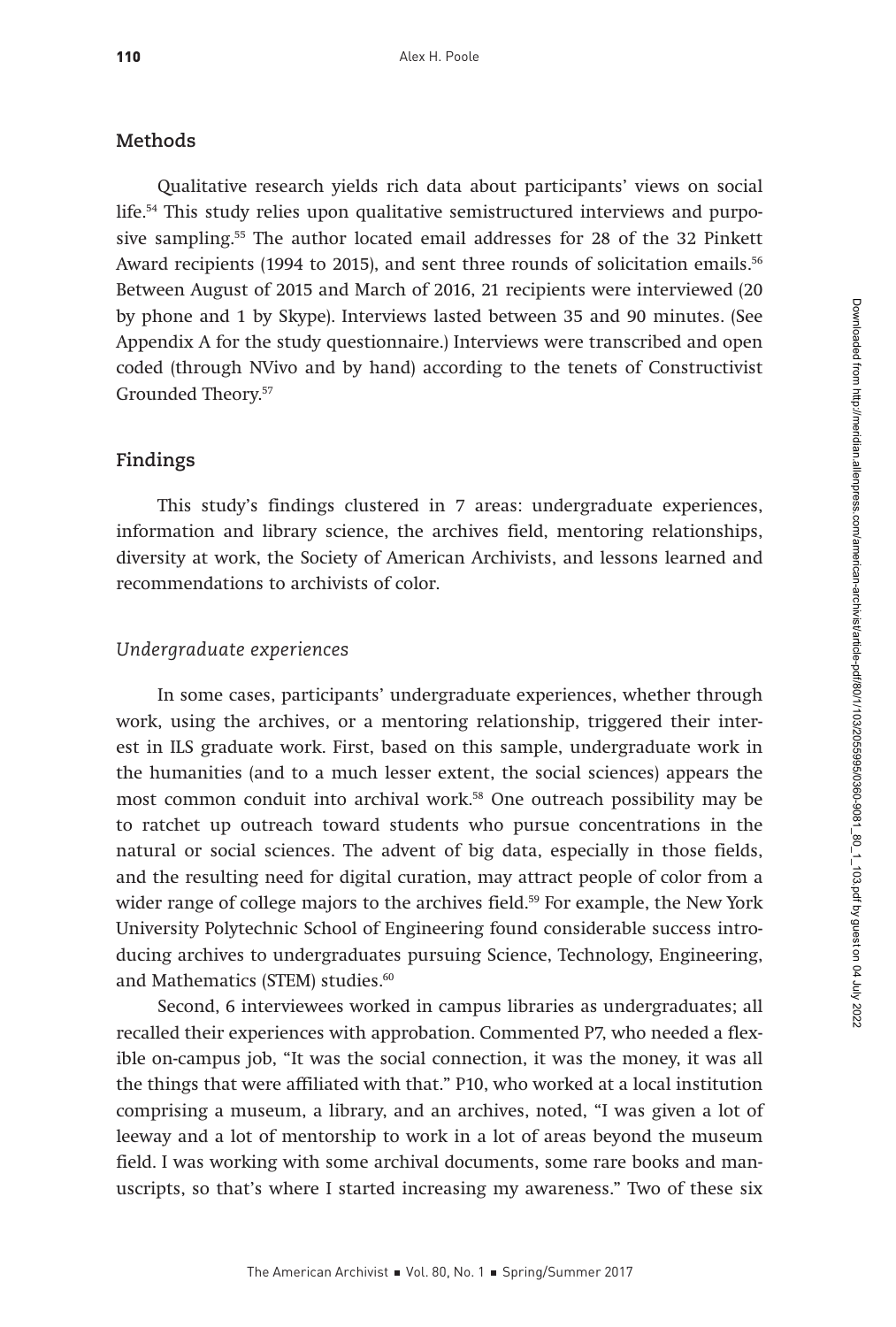ascribed their entry into ILS to their undergraduate work. P5 observed, "That's really what captured me . . . and made me think that, hey, this is something that I might want to do professionally."

Four participants worked with archival materials before they embarked upon their MSLIS degrees: 1 in high school and 3 as undergraduates. As a high school student, P8 worked at a local museum and at a local public library's history room. By contrast, 3 participants discussed their experiences using archives for research projects. P4, for example, recalled, "I just fell in love with how you could take one primary source . . . and really just build an entire story . . . I got goose bumps . . . I asked one of my professors, I was just like, 'I could do this all my life. What can I do?' She's the one who directed me to look into library science." P9 meanwhile pursued archival work on two levels. First, she relied upon archival material to ground her thesis in African American and African studies. Second, she cobbled together the African American Studies Department's first archives on her own initiative. "I just got really passionate about it," she noted.

Third, 6 interviewees spoke about their undergraduate mentors and the ways in which those mentors spurred them to consider the MSLIS.<sup>61</sup> Mentors advised participants to exploit opportunities in three areas: internships (2 participants), public history (2), and information and library science (2). For instance, P4's faculty mentor told her, "'You love research, you love to read a story, you love history. . . . You should look at information and library science."

Fortuity played a central role in these participants' experiences. It remains difficult, therefore, to offer blanket prescriptions regarding early recruitment of people of color. That said, archivists and ILS faculty members can further encourage history and other humanities-oriented colleagues to use archival materials in classes as well as assignments. Similarly, not only can archivists hire undergraduate student workers, they can also collaborate with librarians to arrange for student library workers to tour the archives and to meet with the archivist(s). Archivists might even arrange with librarians a work-sharing program in which students would devote part of their time to working with archival collections. Again, it seems that simple exposure to the archives whether through work or school proves most salient in drawing students to careers in archival work.

In this respect, participants commented on recruiting strategies. Four participants favored recruiting undergraduates; two also recommended reaching out to high school students.62 P11 said, "Oftentimes, people just don't know about [archives] as an opportunity, and once they learn about it, they become excited about it, so bringing materials, bringing primary resources to either undergraduates, or even school-aged kids, to introduce them to the prospect, I think is really important." "To get people to want to become archivists and librarians they have to see archivists and librarians that look like them," P10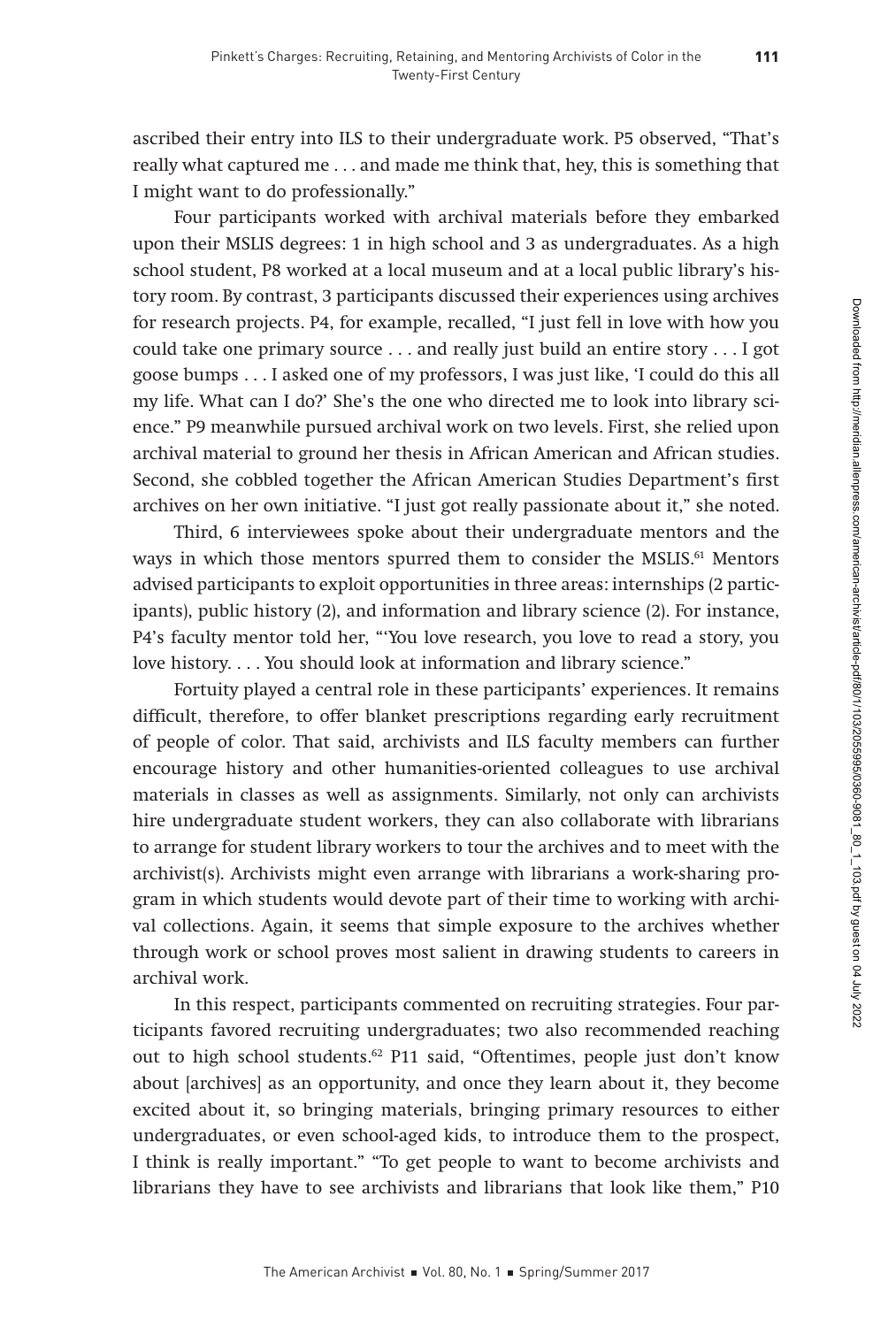contributed. On this point, P12 noted, "every undergraduate class or master's class that I take . . . into the archives, there's at least one person that's like 'you can be with these things all the time? I could work here, really?'" Last, P20 favored outreach efforts aimed toward students outside of ILS programs.<sup>63</sup>

## *Information and library science*

Participants discussed their trajectories into ILS, their choice of ILS program, that program's diversity, and its support of people of color. Some participants gravitated toward information and library science by dint of word of mouth, some as a second career, and some as a result of career research. First, friends (in the cases of 2 participants) or professional colleagues (5 participants) influenced interviewees' choice of the ILS program. For instance, a high school friend of P3's told her, "'I'm going to study for the GRE so I can go to grad school and get my MLIS,' and I was like, 'that's what it's called. That's what I want to do.'" Professional colleagues or mentors meanwhile affected the deliberations of 5 participants. P2 remarked, "I liked academia, but I didn't want to be totally tucked in the Ivory Tower. I liked the idea of being able to work with non-specialists . . . I thought about going to a museum, and then someone I knew from one of my early jobs said 'Oh, my friend's an archivist, and she gets to do exhibits,' and I was like, 'there you go, that's what I'll do.'"

Second, 5 interviewees characterized ILS as a second career. P12, for example, began her career as a journalist, but as she recalled, "I really enjoyed research. I felt like I needed to get off of the sinking ship that was journalism and get onto a more slow-leaking ship." Two interviewees worked initially as teachers. P6 recalled, "I had to do something different and I used to hang out in the library all the time . . . I always thought that the librarians were so cool."

Third, 10 participants mentioned career research. P9 considered a master's degree in African American studies or history, but then chanced upon her program's dual degree in ILS and history. "I was just randomly doing searches, and once I saw that, I was like, 'that makes perfect sense: I love history but don't want to be a professor, and this library/archives thing sounds great.'" P7 enjoyed a similar epiphany: "I like research, I like information, I like knowledge, I like the idea of being smart and being around smart people. I like universities, so dang it, maybe I should go to school for library science."

Three participants learned about ILS through career placement materials. "Whenever I did the career tests about aptitude," recalled P1, "it kept going back to library information people. So I finally decided fate was telling me something." Along these lines, P8 reflected, "I . . . was looking through career books and trying to find something related to history that didn't require teaching, and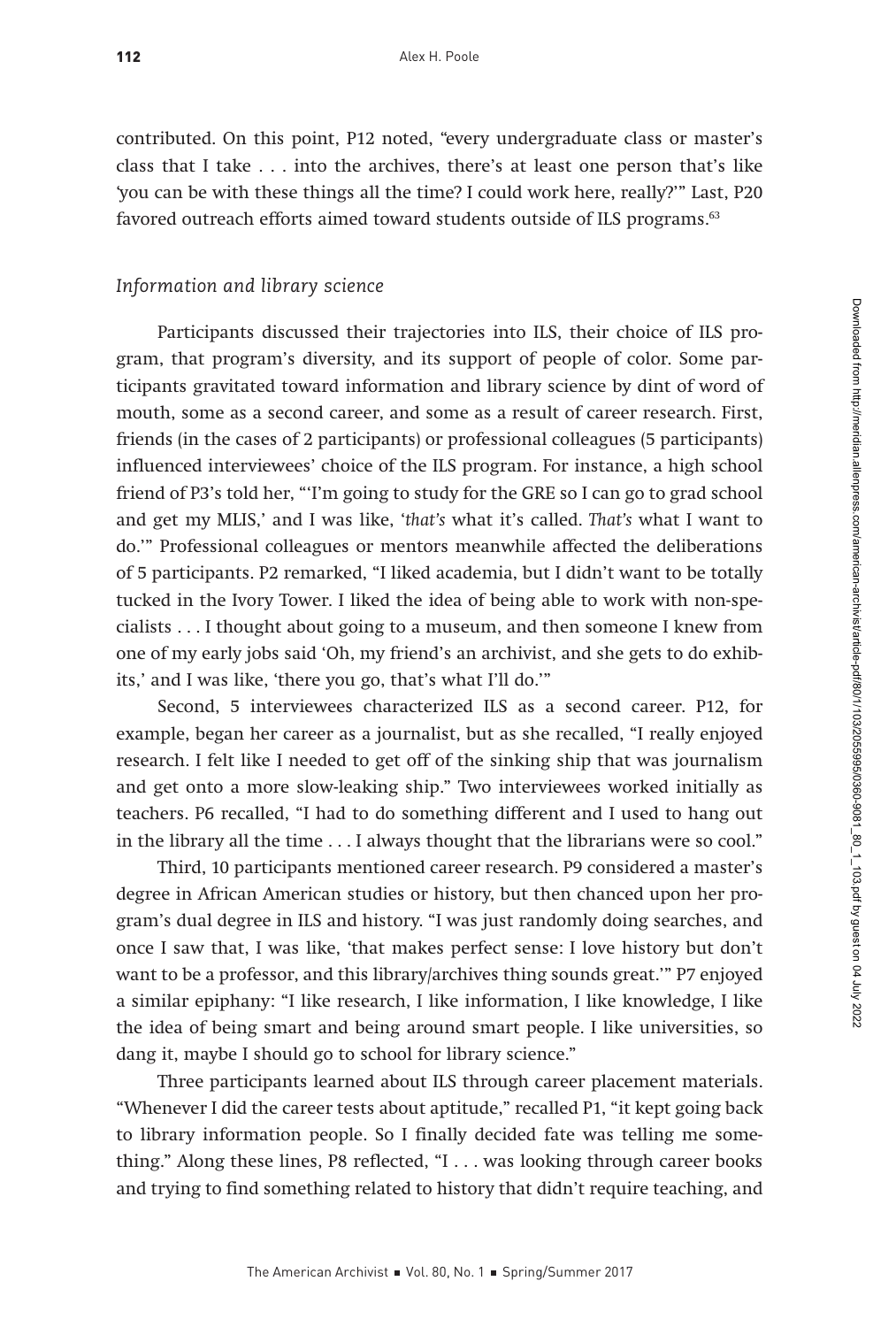| Participant     | <b>Romantic or Familial</b><br>Relationship(s) | <b>Program Ranking/</b><br>Reputation | <b>Financial</b><br><b>Considerations</b> | Geography |
|-----------------|------------------------------------------------|---------------------------------------|-------------------------------------------|-----------|
| P1              |                                                |                                       | Χ                                         |           |
| P <sub>2</sub>  |                                                | $\mathsf{X}$                          |                                           | X         |
| P <sub>3</sub>  |                                                |                                       | Χ                                         |           |
| P <sub>4</sub>  |                                                | X                                     |                                           |           |
| P <sub>5</sub>  | $\times$                                       |                                       | $\mathsf X$                               |           |
| P6              |                                                | X                                     |                                           |           |
| P7              |                                                | X                                     |                                           | X         |
| P <sub>8</sub>  |                                                |                                       |                                           | $\times$  |
| P9              |                                                |                                       | X                                         |           |
| P11             |                                                |                                       | $\chi$                                    |           |
| P12             |                                                |                                       | X                                         | X         |
| P <sub>13</sub> | $\chi$                                         |                                       |                                           |           |
| P14             | X                                              |                                       |                                           |           |
| P <sub>15</sub> | X                                              |                                       |                                           |           |
| P16             |                                                |                                       |                                           | X         |
| P18             |                                                |                                       |                                           | X         |
| P20             |                                                |                                       |                                           | X         |
| P21             |                                                | $\times$                              |                                           | $\times$  |
| Total           | $\overline{4}$                                 | 5                                     | 6                                         | 8         |

**Table 1. Choosing an ILS Program**

I just came across archives, and it sounded like something I wanted to do." For many participants, loyalty to the humanities runs deep.

Even after they decided to earn an MSLIS, interviewees weighed various factors in choosing a program. The vast majority (18) of participants mentioned 1 or more of 4 factors in justifying their choice of program (see Table 1).

First, 4 participants considered personal (namely family) relationships. Second, 4 considered ILS program rankings. P4 summed up, "It's like, 'where are you going to go for your graduate studies that's going to get you a job, that's going to get you some networking.'" Third, 6 cited financial considerations. Two committed to their programs because of financial aid. As P11 put it dryly, "That made that decision pretty easy." (Four others mentioned in-state tuition.) Fourth, 7 participants invoked their programs' location. The proliferation of online ILS offerings, however, may undercut the relevance of place in future students' decisions. Perhaps most striking, no participants mentioned program diversity as a factor in their selection of program, but it loomed large in their educational experiences.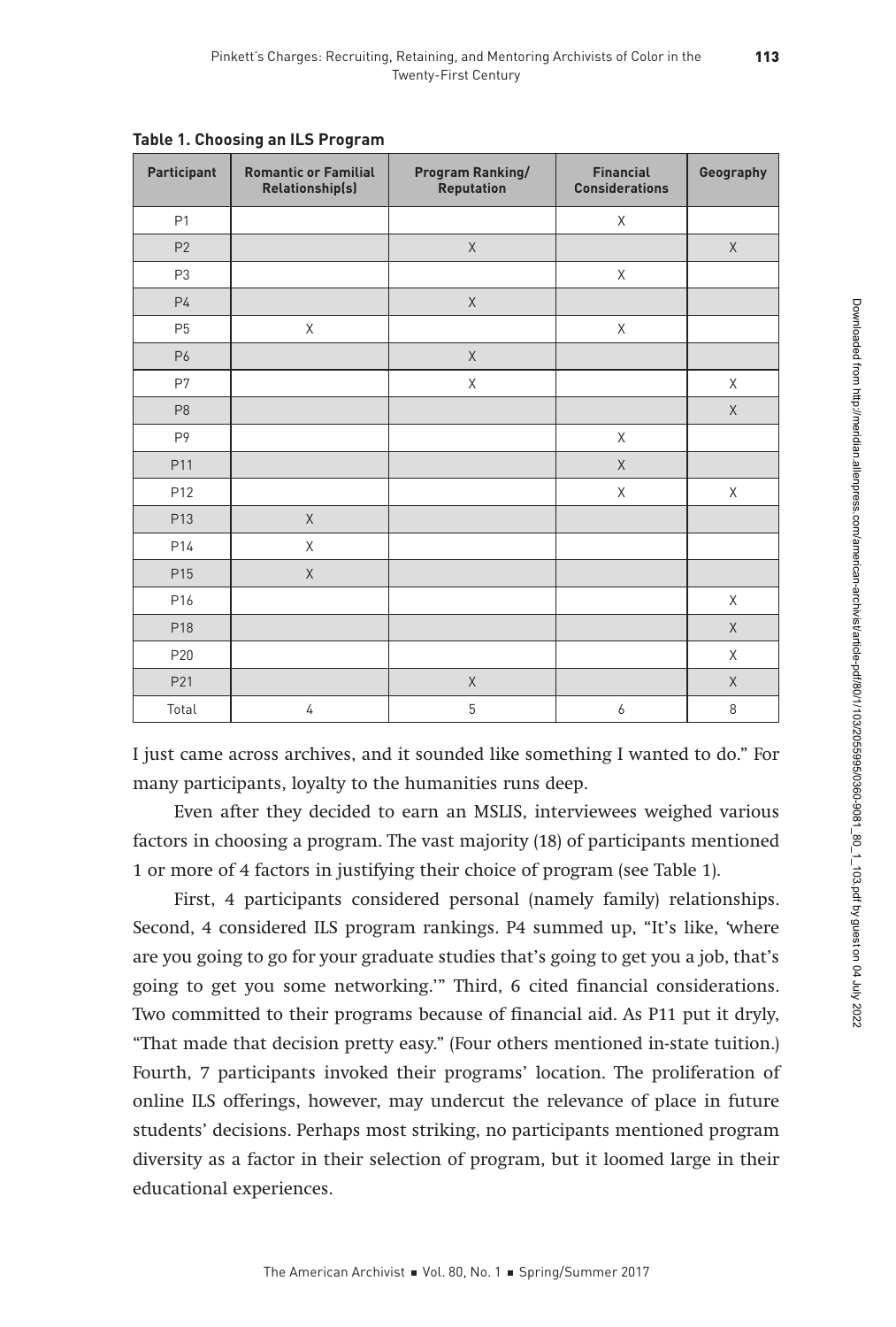| Ethnicity/<br>Race | Hispan-<br>ics | Ameri-<br>can In-<br>dian or<br>Alas-<br>kan<br><b>Native</b> | Asian | <b>African</b><br>Ameri-<br>can | <b>Pacific</b><br>Island-<br>er | White | Two or<br><b>More</b><br><b>Races</b> | Inter-<br>nation-<br>al | $Un -$<br>known |
|--------------------|----------------|---------------------------------------------------------------|-------|---------------------------------|---------------------------------|-------|---------------------------------------|-------------------------|-----------------|
| Number             | 971            | 112                                                           | 474   | 632                             | 28                              | 9.102 | 232                                   | 490                     | 1543            |
| Percentage         | 7.2%           | .83%                                                          | 3.5%  | 4.7%                            | .21%                            | 73.8% | 1.7%                                  | 3.6%                    | 11.4%           |

**Table 2. Students Enrolled as of Fall 2014 (Association for Library and Information Science Educators, ALISE) (52 Accredited Programs; 13,544 Students)**

|  | Table 3. Faculty Demographics as of January 1, 2015 (ALISE) |
|--|-------------------------------------------------------------|
|  |                                                             |

| Ethnicity/<br>race | <b>Hispanic</b> | <b>American</b><br>Indian or<br><b>Alaskan</b><br><b>Native</b> | <b>Asian</b> | <b>African</b><br><b>American</b> | <b>Native</b><br><b>Hawaiian</b><br>or Pacific<br><b>Islander</b> | White |
|--------------------|-----------------|-----------------------------------------------------------------|--------------|-----------------------------------|-------------------------------------------------------------------|-------|
| Percentage         | 2%              | $0\%$                                                           | 13%          | 4%                                | $0\%$                                                             | 65%   |

ILS program diversity

Four participants characterized their ILS programs as diverse. Three, in fact, called their programs "very diverse"; the combined Latino and Asian American populations made one participant's program majority minority. P7 observed, "There were a lot of people of color in my class . . . I'm surprised now to think about it." On the other hand, 8 interviewees characterized their programs as effectively homogeneous.64 (On diversity in ILS, see Tables 2 and 3.) Three interviewees recalled being the only people of color in their programs or even departments. One of those three, P4, understandably found the experience "a little bit isolating and disappointing." Recruitment and retention efforts aside, ILS programs may stimulate diversity by integrating diversity issues into the curriculum, by providing internship and work-study opportunities, by marketing ILS more effectively to non–native English speakers, and by encouraging alumni to recruit other people of color.<sup>65</sup>

Numerical representation notwithstanding, 6 participants thought their programs supported minority students. P19's program, notably, "responded very well to this need that emerged among students of Hawaiian ancestry to have more of a focus on Hawaii and the Pacific." P12 called the faculty at her institution "very aware"; she thought they did a "pretty good job." (Her program has a required course focusing on diversity.) On the other hand, 5 interviewees felt their programs extended nominal support. P4 maintained, "If you weren't moving toward the PhD track, you were just part of . . . the graduate student cattle call." Though a "strong advocate" for her program, P20 felt that faculty members "called on me to . . . kind of be the token and to represent them when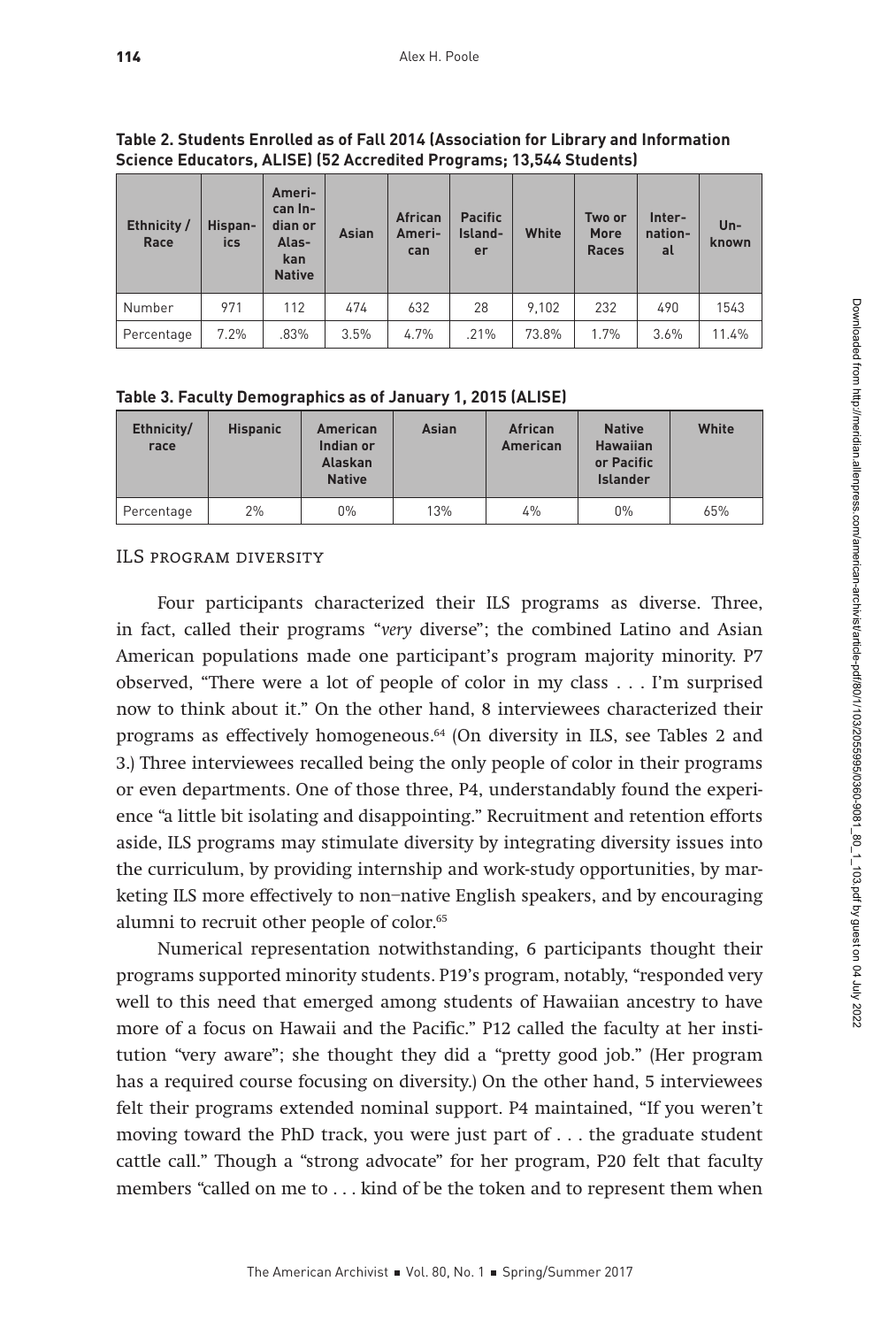it was necessary." Though P14 also saw little support for minority students, she stipulated, "What you want is for people to treat you the same."

There seems no excuse for a lack of specific support of students of color in ILS programs. Much support currently flows from particular faculty members' initiatives. Programs might establish a designated position in which ILS faculty members would serve (on a rotating basis) as part of their service obligations. This would encourage both faculty members and students of color to deal explicitly and frequently with diversity issues. It would also help students experience a variety of perspectives on diversity from various areas of ILS.

# *Entering the archives field66*

Interviewees described their entry into archival work, their experiences with their programs' SAA student chapters and learning about and being nominated for the Pinkett Award, attending the SAA Annual Meeting and meeting members of the Archives and Archivists of Color Roundtable (AACR), and the career ramifications of receiving the award. At the time of their matriculations, 7 interviewees planned to specialize in archives. On the other hand, serendipity figured in for 10 participants. P7 recalled, "I started out undecided . . . I wanted to pretty much do a lot, like everything." She expanded: "I was trying to drink from all these cups and decide which one I want to guzzle down a gallon of. Should I do archives? Well, that tasted pretty good."

Although fortuity played a central role in participants' entering the archives field, more publicity about and a higher visibility of the archives concentration inside as well as outside ILS programs, through fliers and listserv announcements, for example, could attract students. Indeed, one can scarcely overstate the importance of frequent and consistent outreach and awareness raising.

# The Society of American Archivists student chapters and the Harold T. Pinkett Minority Student Award

Four participants did not join their programs' SAA student chapters.<sup>67</sup> (A student chapter did not exist at 2 other institutions.) P4 reflected of her program's SAA student chapter, "If I can be candid and honest . . . I was disappointed." Though she sat in on a couple of meetings, she felt like "Sister Outsider." On the other hand, nearly three-quarters of participants (15 of 21) joined their programs' chapters. (One participant even revived her program's moribund chapter.) They most commonly adduced networking and professionalization as their most important reasons for joining.

Though SAA student chapters need to serve as hubs of archival activity in ILS programs, maintaining continuity between cohorts remains challenging: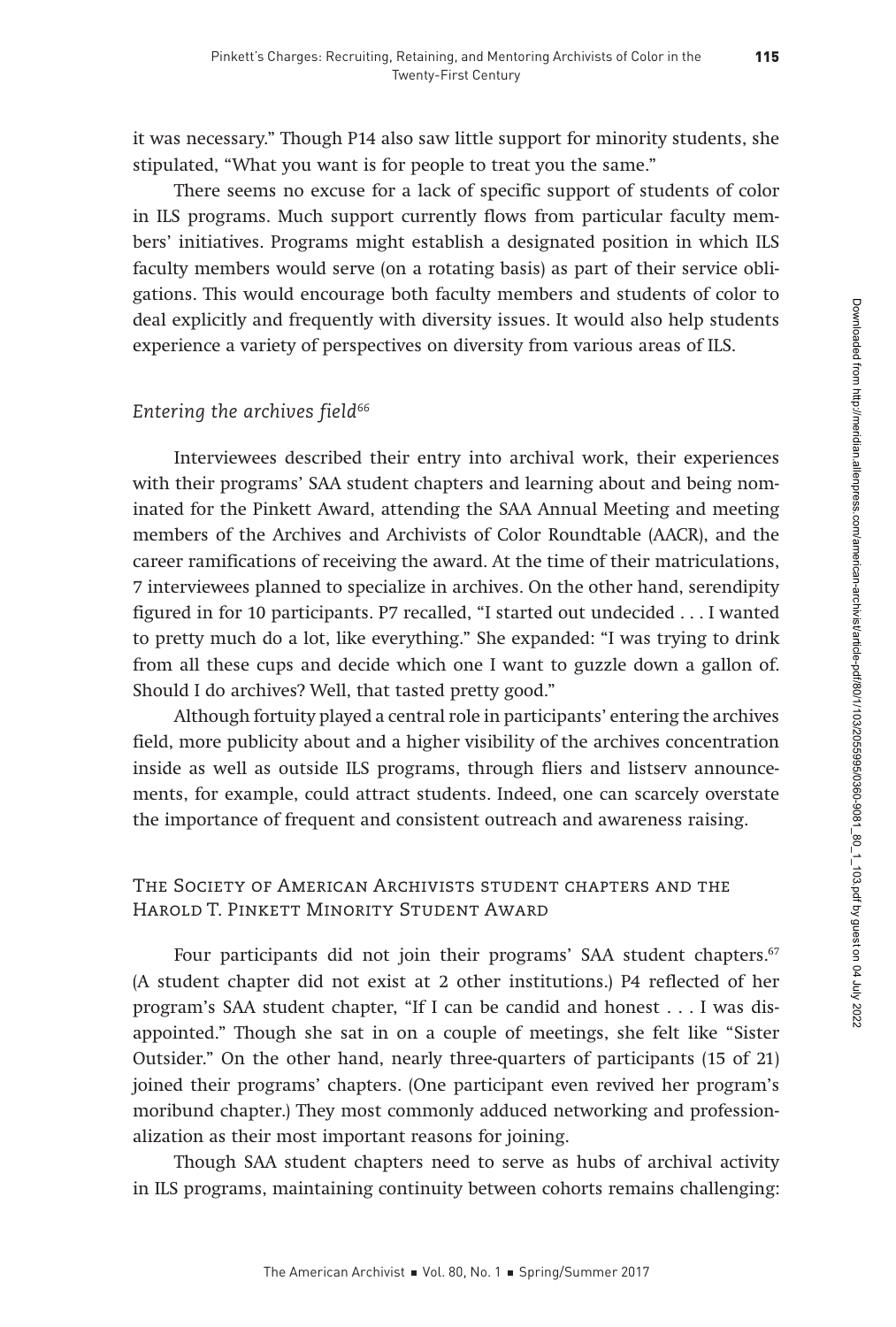most ILS programs require only 36 credit hours. It is therefore incumbent upon archives faculty members, particularly each chapter's faculty advisor, to facilitate such continuity. For instance, they can encourage students to serve as student chapter officers; they can also help these officers arrange and advertise events and conduct outreach. Last, they might set up a student chapter social media presence geared toward alumni as well as current students.

Fifteen interviewees (a total of sixteen responses) spoke about being nominated for the Pinkett Award. They learned about it through peers or colleagues (1), their own diligence (e.g., by monitoring listservs or by reading the professional literature) (8), and faculty members (7). P2 recalled, "I was the kind of person who was looking for opportunities, so probably I just identified the major associations, and then I probably just went to see what was available, and just went after it." Individual initiative aside, archives faculty members should encourage (or remind) their students to apply for the Pinkett Award and related scholarships.<sup>68</sup>

# The Society of American Archivists Annual Meeting, the Archives and Archivists of Color Roundtable (AACR), and subsequent professional engagement

The Pinkett Award sponsors each recipient's attendance at the SAA Annual Meeting. Participants' reflections on the meeting ranged from enthusiasm to disappointment. First, 6 participants enjoyed the SAA Annual Meetings at which they received the award. The award "Opens up the conversation. . . . Being in a room of more senior professionals, they're like, 'Oh, you're the Pinkett this year.' It gave us something to start talking about off the top" (P20).

P18 also enjoyed her experience. "I was exposed to a lot more diversity," she recalled, "meeting other archivists of color and other minority students. It was very valuable attending that conference, getting exposed. There are a lot more archivists on the East Coast than in the West, and there is a lot more diversity, more archivists of color on the East Coast and the Southeast." Finally, P11 equivocated. She described her experience as "great in many ways," although "a little weird." She elaborated: "I had to explain to the chair of [the Archives and Archivists of Color Roundtable] what 'Chicana' meant . . . she said, 'I've never seen that term before.'"

On the other hand, 5 participants expressed disappointment. P19 noted of the meeting, "It's not as large as ALA, but it's just really large, and if you're just one person there from a community that really isn't represented within the roundtable for people of color, I felt isolated a little bit . . . I just turned into a shy person." P4 felt a similar sense of isolation. "I met some really great people," she stipulated, "but overall it just wasn't a warm and welcoming vibe." P9, too, called the meeting "very uncomfortable": "I just completely wasted that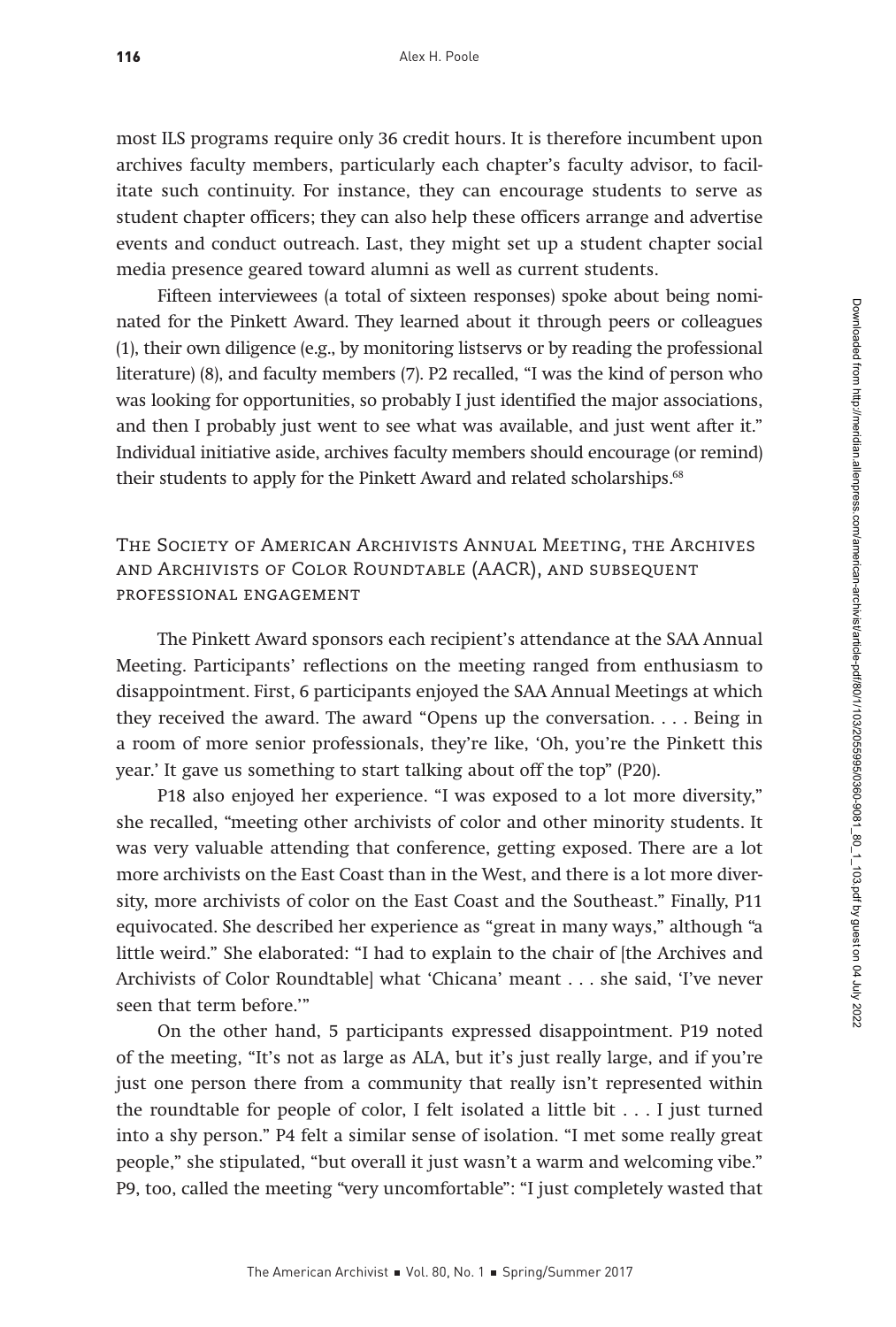conference away, because I absolutely didn't know anyone." These ambivalent experiences reflect poorly on the profession. They indicate a squandered opportunity for mentoring to occur. For example, established professionals might introduce conference newcomers to other professionals, ask them to meals (or to coffee), or offer to copresent with them.69 It would behoove SAA or the Archives and Archivists of Color Roundtable (AACR) or both to pair Pinkett awardees with mentors or docents for the week (and ideally, beyond). Approved by SAA Council in January of 2012, the Students and New Archives Professionals (SNAP) Roundtable might explore this possibility.70

At the Annual Meeting, interviewees met with members of the Archives and Archivists of Color Roundtable, the award's sponsoring body. Their levels of engagement with the roundtable both at and after the Annual Meeting varied. On one end of the spectrum, 2 participants did not join the AACR. Though members, 3 others did not participate in the AACR. On the other end, some honorees benefited from the roundtable. P1 touted its "supportive and welcoming environment." She reflected, "It was really touching to see people opening their wallets up and putting money in there to support the next generation of archivists of color." "The people who I was meeting included founding members of the roundtable," P11 recalled; these elder statespersons "very much took the time, and felt it was a duty of theirs, to meet and support these new members of the profession." P14 agreed: "you end up meeting all sorts of people . . . I like that, because every minority group has different issues." Last, P19 pointed out:

You have African Americans, Latinos, Pacific Islanders, Hawaiians, Native Americans, [but] even within the current roundtable for archivists of color you can see that it's really heavily focused on one type of people of color. So just being mindful of that. And then figure out ways to best create mentors and support from that.<sup>71</sup>

At best, then, the AACR introduced awardees to peer and professional support networks. "Just being informed already is a support system," contributed P13. "Knowing that there are other organizations and other groups that are focused on collections similar to mine, helps me be reminded that I'm not all alone here."72 P1 reflected, "Many of the [AACR] members are my good friends in the field now, and we can talk about . . . the need to speak frankly about where we want to go, how we're going to progress, and what we can do to help each other." Although P2 cautioned, "Everyone is not interested in necessarily being part of an association that's based on a racial or ethnic commonality," she appreciated having a "safe space" outside her home institution. Along these lines, finally, P1 encouraged AACR members to assume leadership positions in other roundtable sections as well as in AACR. Given participants' estimation of the body's importance, AACR-sponsored mentoring seems propitious. A survey disseminated through the roundtable's listserv would shed light on this possibility.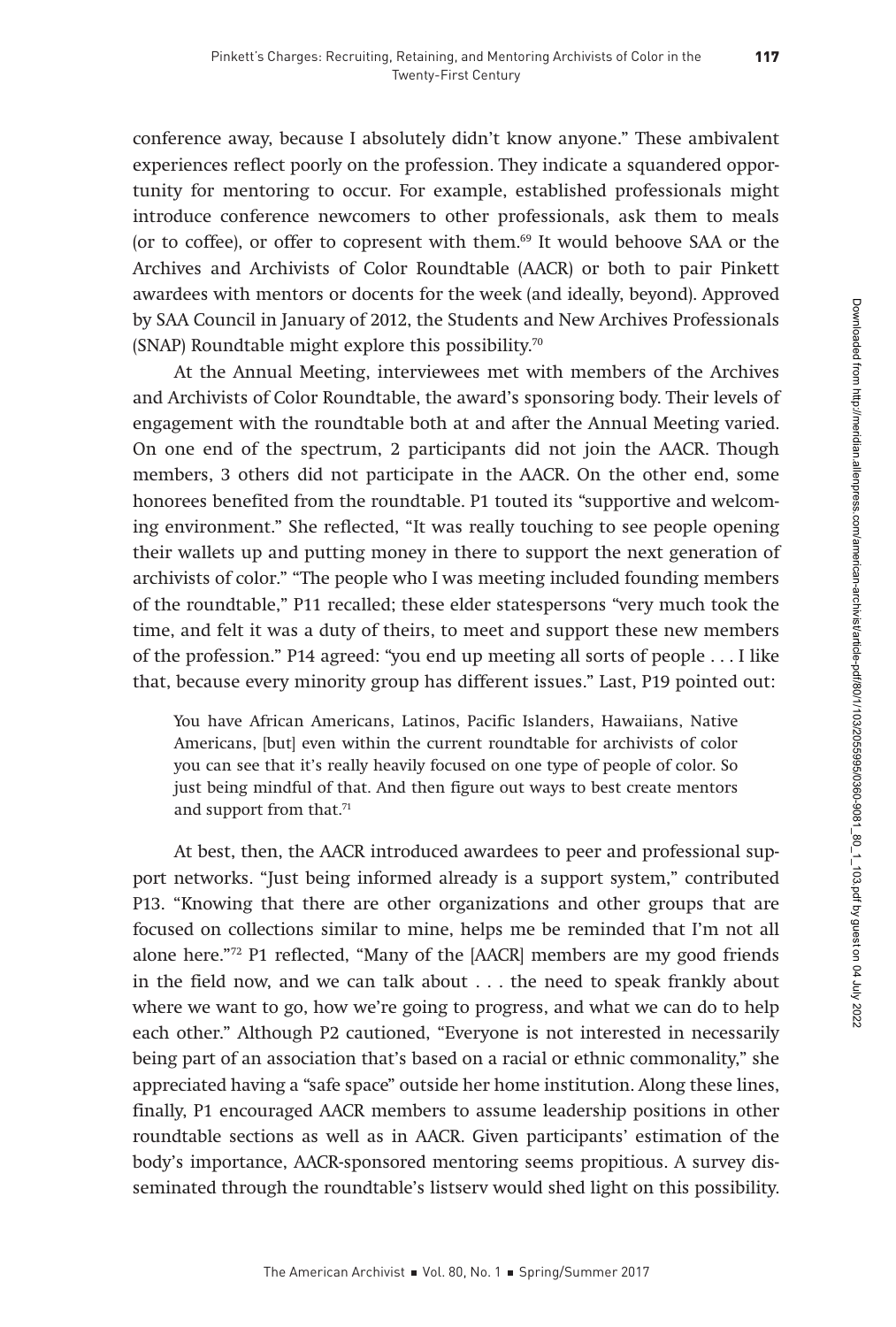The Annual Meeting and the AACR imprinted 7 participants' career paths regarding leadership roles. P15 contemplated, "once you get involved it's kind of like you can't not be involved because people keep tapping you to do different things." These expectations could prove weighty in practice, as 4 participants indicated. For example, P13 recounted, "I'm still a member of the Roundtable, but I haven't been as active as I was initially . . . my work responsibilities have grown since then . . . I don't want to spread my commitments too wide." P4 noted, "Unfortunately, I didn't have an opportunity to branch out and get more involved in SAA just because of my coursework and working." After the Annual Meeting, P19 reported, "you kind of go back to your individual silo and you just do your thing." To counter this, SAA might extend the duration of free membership or provide funds for former awardees to attend subsequent Annual Meetings and continue to build community (P20). More broadly, Pinkett Award recipients would benefit from assistance in setting expectations and balancing multiple commitments. Mentors might provide much of this assistance.

### *Mentoring: being mentored and mentoring others*

Participants discussed being mentored by ILS faculty members (advisors and others), job or internship supervisors, or both. Nineteen interviewees weighed in on their relationships with faculty members. Perhaps most striking, 5 participants did not feel mentored. Said P2 bluntly, "I do my own thing . . . and get through it. No one really reached out too much." P6 and P8 characterized their relationships with faculty members as professional as opposed to mentor/ mentee. P19 characterized the faculty members with whom she worked as "kind of a step down from a mentor."

Other participants praised their mentoring experiences with faculty advisors, with other faculty members in their ILS programs, with faculty members outside their program, and with supervisors at their internships or work-study positions. First, 8 interviewees cited their faculty advisors. P10 characterized her advisor as a "mentor and friend," P11 called her advisor "absolutely a mentor to this day," and P12 thought her advisor "very good at getting people to fall in love with archives." Second, 2 participants drew support from ILS faculty members (other than or in addition to their advisors). P11, for one, found her graduate assistantship supervisor tremendously supportive. P6 developed relationships with 2 other ILS African American female faculty members whose support proved "crucial emotionally and career-wise." Third, 2 participants received support from African American Studies Departments. P9 concluded, "Library school was good  $\dots$  but African American Studies was where your soul got fulfilled."<sup>73</sup>

This data suggest 4 conclusions. First, the nature of ILS programs, namely their brief duration (often 36 credit hours), may impede the development of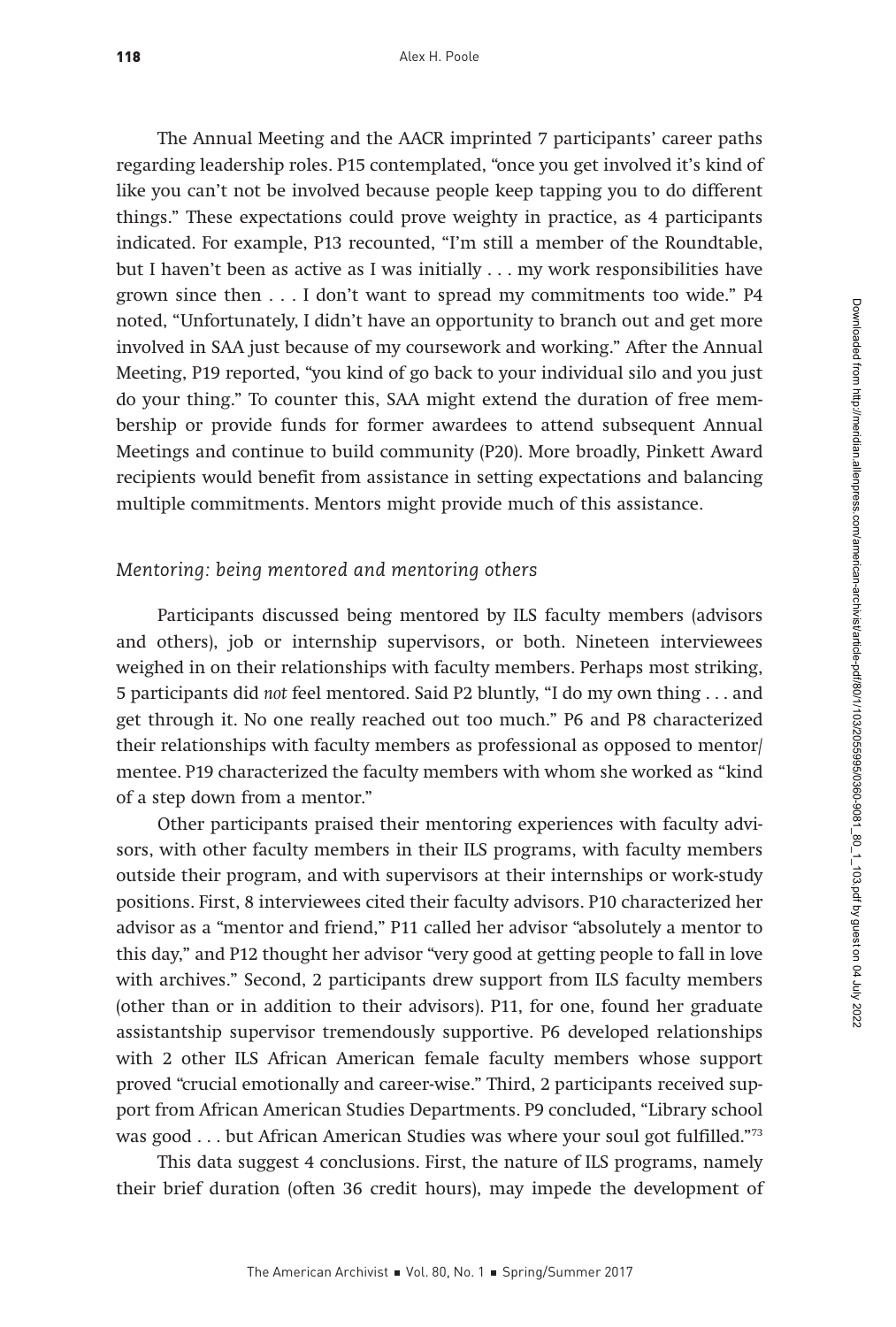mentoring relationships. Second, insofar as not one interviewee matriculated to work with a specific faculty member, archival programs have an opportunity to engage in more effective outreach to prospective students. Third, given the increasing number of archives faculty, mentoring relationships potentially may be more robust than ever. Finally, students of color need support from whites and people of color both in- and outside the archives concentration.

Aside from academic mentoring, participants discussed their experiences being mentored during their internships or jobs as well as their efforts to mentor others. Internships ideally foreground structured experiential learning and professional acculturation and networking.<sup>74</sup> Interns learn to "think" like archivists."75 One scholar found that nearly 10% of her sample began their careers as student employees in the archives.<sup>76</sup>

First, 5 participants spoke enthusiastically about being mentored during work-study experiences or internships. P11 recalled her work-study appointment at the University Archives: "It was a very small shop at the time . . . there was definitely a significant amount of hands-on training, and also just a really strong support network." P1 said of her work at one of her institution's subject libraries, "I feel really fortunate that the staff . . . were like 'I've got a project. I'd love to teach you how to do this, to show you.' It wasn't just like, 'Oh, it is drudge work and I want to give it away to the student worker.'"

Second, internship supervisors mentored 3 participants. P10 felt "very, very fortunate to meet some wonderful folks there, people who . . . really wanted to mentor me in terms of looking at the information field very broadly." Though P19 characterized her internship supervisor—an "archivist by default"—as supportive, she hedged: "It was just like 'OK, you do your work and I'll check in periodically.'" In the end, internship and job supervisors proved nearly as influential as faculty members in mentoring aspiring archivists of color.<sup>77</sup> Both faculty members and internship and work-study mentors must be available to and invested in students of color.

Notwithstanding their own experiences being mentored, more than half of participants mentored other people of color. As with professional involvement with AACR, a foundational challenge emerged: balancing one's own early career responsibilities with such service. Along these lines, P18 noted, "Now that I'm settled in my job, I should be helping out other students, especially students of color." P5 effectively echoed P18: "Early on, I feel like I was still trying to get my own feet set professionally, so I didn't think I had much to offer anyone."

Nine participants mentored other people of color informally. They provided feedback, shared information, and assisted others in searching for jobs and in writing cover letters and curricula vitae. P9 noted, "I try to be visible on social media; I try to be visible in the professional organization, because I know what it's like to not see people of color up there doing things. I want people of color to contact me and ask me questions." But not all awardees felt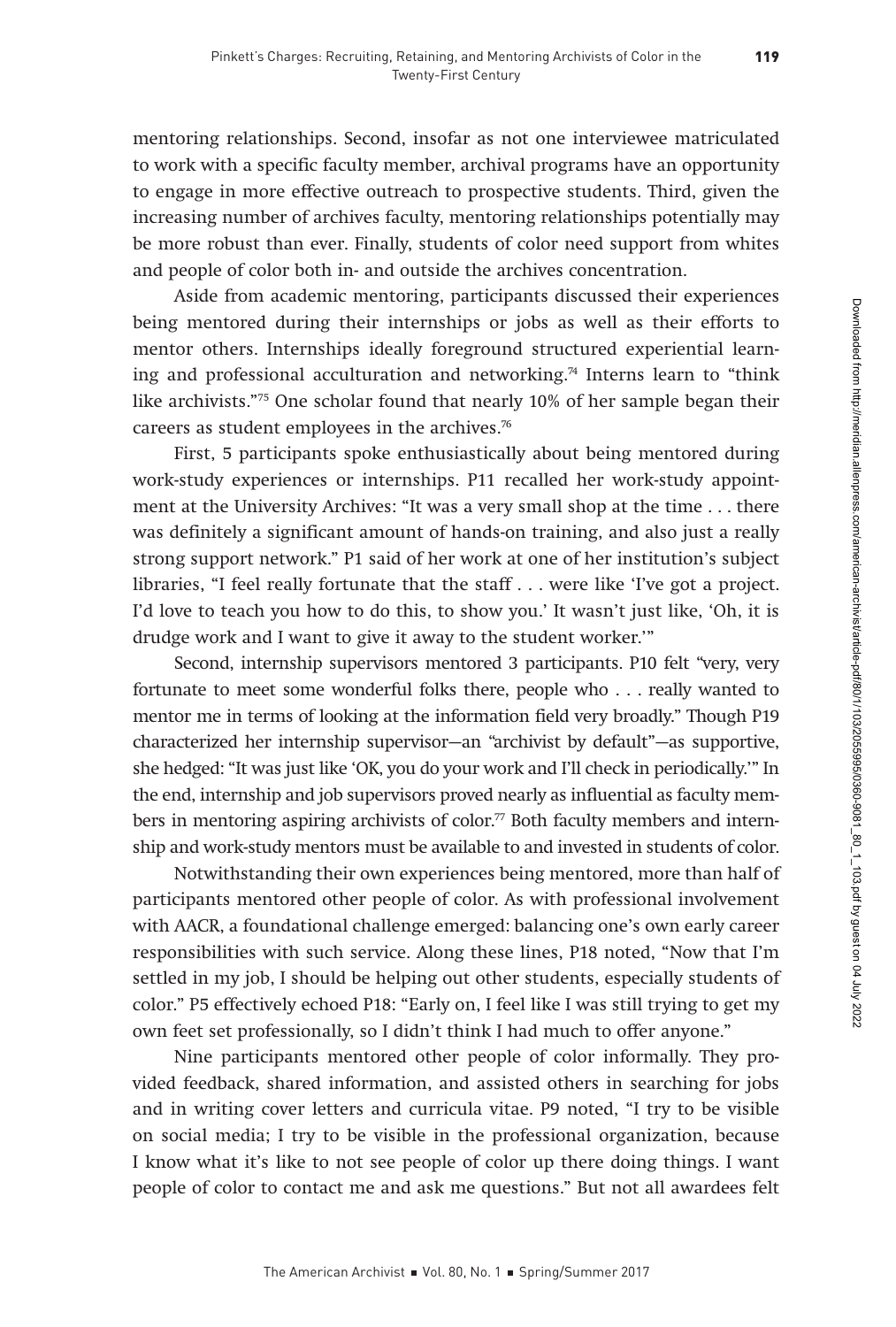comfortable reaching out so directly. P21 confessed of her mentoring efforts, "I would say not in a formal way. In some respects . . . I've questioned how effective a mentor I could be." Her reservations suggest the need for a mentor/mentee training program to ground the relationship.

Two participants served as formal mentors for their professional associations. P8 offered advice to her mentee about outreach, involvement in local and regional archival institutions and organizations, and networking. On the other hand, P2 expressed a touch of frustration regarding her experience. "I tried to affirm and make [the mentee] feel validated," she recalled, "but I don't know what I could've done to have imparted the advice and get her to take it a little bit more seriously, just in choosing classes, to doing the right internships to ensure that she'd be able to get a great job."

Eight interviewees reflected upon their experiences mentoring others. They recommended immersive mentoring (2 participants), peer mentoring (3), and early career intervention (3). First, 2 participants favored immersive mentoring. P19 suggested, "bring [mentees] not just to a conference, but perhaps tag them on with a mentor who can take them around, who can really support them and guide them. . . . Or perhaps maybe having a cohort of awardees that need to work on some kind of project together, so that they're actually building deeper relations aside from just surface level." These suggestions merit SAA's consideration. Second, 3 participants plugged peer mentoring. P6 developed a peer network of African American women of similar age: "we would really support each other . . . any time any of us had to do a presentation, be it a job talk or a regular presentation at a conference . . . we would . . . help each other, and quiz each other on negotiations . . . we had a saying 'you have to negotiate like a white boy to get what you need,' and even if it feels uncomfortable, asking for a salary that you think they won't pay, you need to do it." ". . . . It's like we schooled ourselves," she concluded. Third, 3 participants emphasized early career intervention. P5 suggested, "Just having familiar faces, or people from similar backgrounds . . . and just getting encouragement." In this vein, P10 recommended asking people of color new to the profession to recruit others into it.

#### Formal and informal mentoring

Finally, participants reflected on informal, formal, or hybrid mentoring methods. Four interviewees felt that informal outstripped formal mentoring in effectiveness.78 "As someone who had very strong mentor relationships that were very natural and organic," P11 reflected, "I have a really hard time with the more formal structure." Also favoring informal mentoring, P9 said, "Life is so crazy; you can't be all up in people's business all the time." (P9 and P3 also noted that formal mentoring has a place for shyer people.<sup>79</sup>) By contrast, 2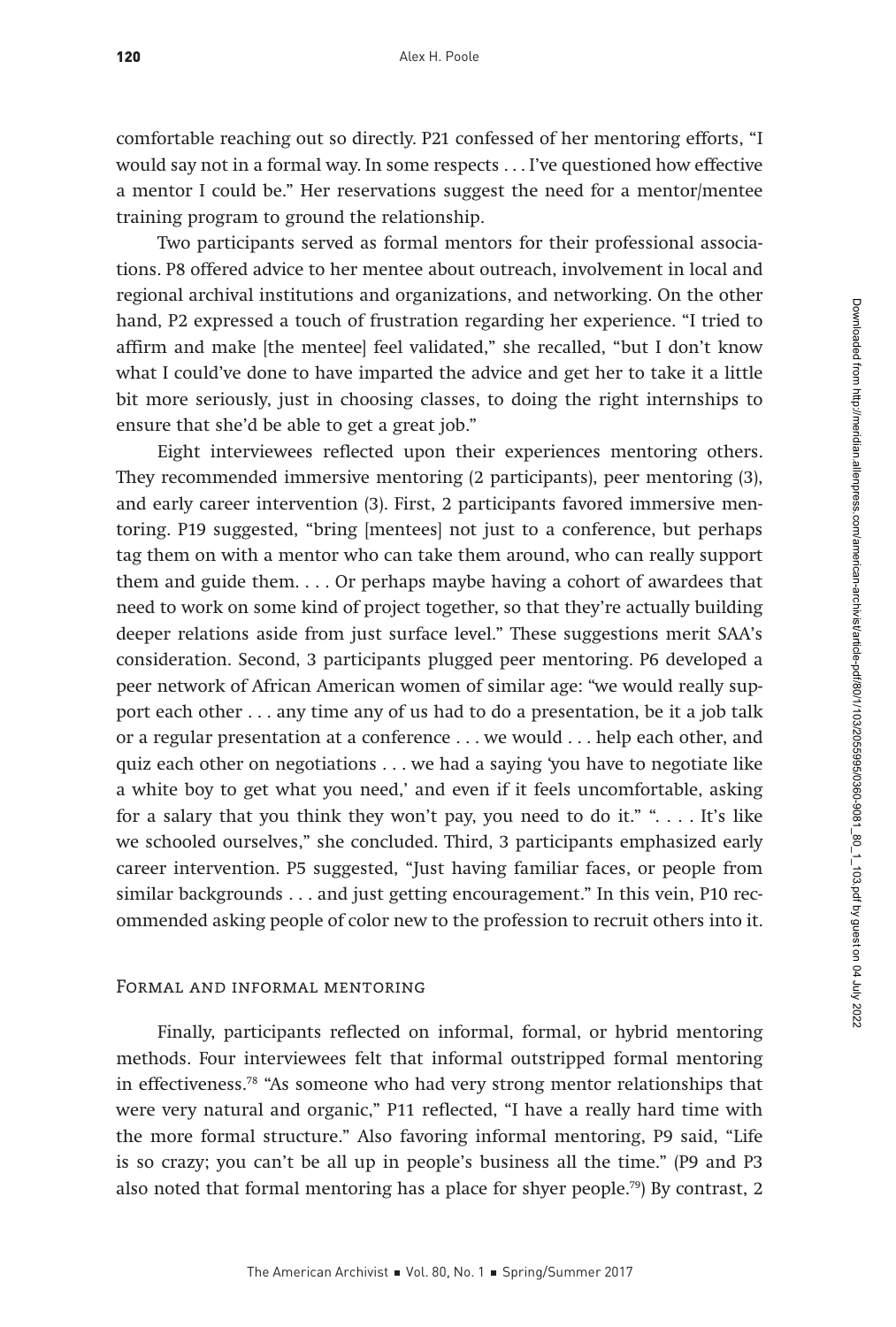participants advocated for formal mentoring. P6 thought such initiatives would particularly help archivists of color seeking upper-level administration positions.80 Last, 6 interviewees preferred a combination of formal and informal. P2 suggested, "Informal works better, because usually that's happening because the relationship's blooming in a natural way, but I think that formal mentoring is really important, because otherwise you don't even have the opportunity." In either case, as P20 asserted, mentors and mentees need to establish expectations regarding their collaboration (e.g., working on cover letters or resumes, professionalization efforts, or networking and support).

# *Diversity at work: diverse collections and diverse personnel*

Seven participants reflected on working with diverse collections. P4 observed, "We tend to look to see where we are, where is our face within the literature, where are our stories?" P19 stressed the need for collection diversity "not only for scholarship, but for identity, and linking identity to archives, and linking the lack of these records, or the lack of these records being accessible, to the lack of us really knowing who we are." Conversely, P2 expressed frustration at not being able to work with diverse collections at the "very traditional, kind of white, institution" at which she interned. Yet as P1 highlighted, "Not all archivists of color want to specifically work with collections related to people of color . . . it's easy for us to get shoehorned into those types of positions." P7 similarly objected to such pigeonholing. She recalled, "When I became a diversity scholar, I remember sitting around the table at the dinner . . . thinking, 'gee, all these people are totally drinking the Kool-Aid. They're going to become big diversity librarians.'" "That's going to be a center-stone of their career," she elaborated, "and I couldn't identify with this."

Aside from working (or not) with diverse collections, interviewees discussed working with other people of color. As ILS graduate students, 3 participants did so. P4 enthused of her institution's diversity efforts, "They . . . talked the talk and they walked the walk. They really did." Four participants worked professionally with other people of color. For instance, P5 characterized the library workforce at her institution as "maybe the most diverse place I've worked," though she issued the caveat, "the bar is low." The level of diversity at P2's institution evolved during her tenure "from so-so, to pretty good, to . . . amazing."

P15 addressed diversity both in collections and in the profession. "It's this chicken and egg argument," she observed incisively:

You're not going to have people of color interested in collections or becoming a professional until you have collections that reflect their experience. But you're also not going to have institutions that are super-interested in collecting other experiences until there's a user base or a professional that is interested in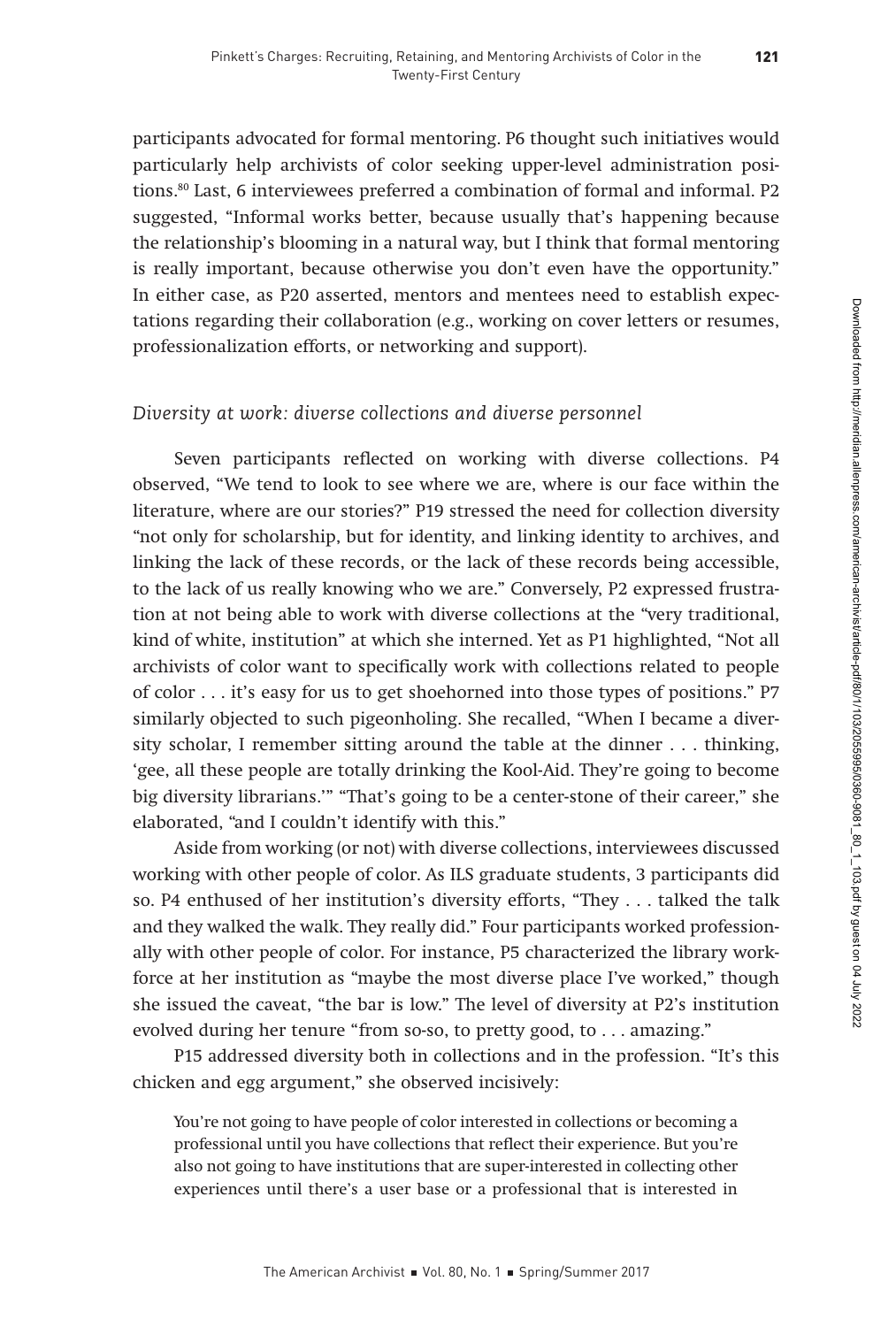collecting in that area. It's this vicious dilemma of collecting for women without being a woman, collecting for African Americans without being African American, until the point where you can justify the budget expense that says this is an important thing, and then you can hire a person of color that is interested in their issues and will collect more aggressively in that area. . . . Then you get more people involved. They're like, "oh, I can go to the archives and they have stuff on African Americans in this community. That's really cool!"

People of color would benefit from working with diverse collections, even if such work lies outside their primary work duties: each should be exposed to as inclusive an experience with collections and colleagues as feasible. Similarly, internship and work supervisors should encourage their mentees to develop relationships with other people of color as part of a robust support system. Such prosaic efforts would almost certainly promote retention.

#### The Society of American Archivists

Professional archival organizations show considerable variety in the ways in which they promote diversity.<sup>81</sup> They may hold diversity workshops, engage in outreach, collaboratively provide financial support (for instance through paid internships), and encourage self-reflection.<sup>82</sup> This study's participants spoke about SAA assuming a more proactive approach and about its efforts to provide financial support, namely the Mosaic Scholarship. They also contributed recommendations regarding recruitment and retention.

#### *Leadership*

On one hand, P10 reflected, "The . . . discussion is moving more towards a more positive approach as to what we can do, instead of looking at what people have done wrong." She insisted, "It's just never been my experience in the archives and library field that there are bad-intentioned actors." P20 praised SAA's recent efforts: "I appreciate the fact that people are willing to talk about diversity in an honest way, or a relatively honest way, and are willing to take action . . . towards addressing some of the big issues . . . it sends the right message." Bolstering P20's assertion, P2 argued, "Unless [SAA] members hear it from the top strongly and clearly, there's no way to make progress."

By contrast, P11 vouchsafed SAA credit for its "good intentions," but underscored its "abysmal" diversity statistics. "I've become a bit more cynical over the whole thing," she confessed. P9 expressed skepticism akin to P11's: "[Diversity is] not a commitment yet, it's a project right now. I think it's getting there . . . but only because people in the organization who care about diversity keep pushing, and keep getting into positions within the organization where they can say,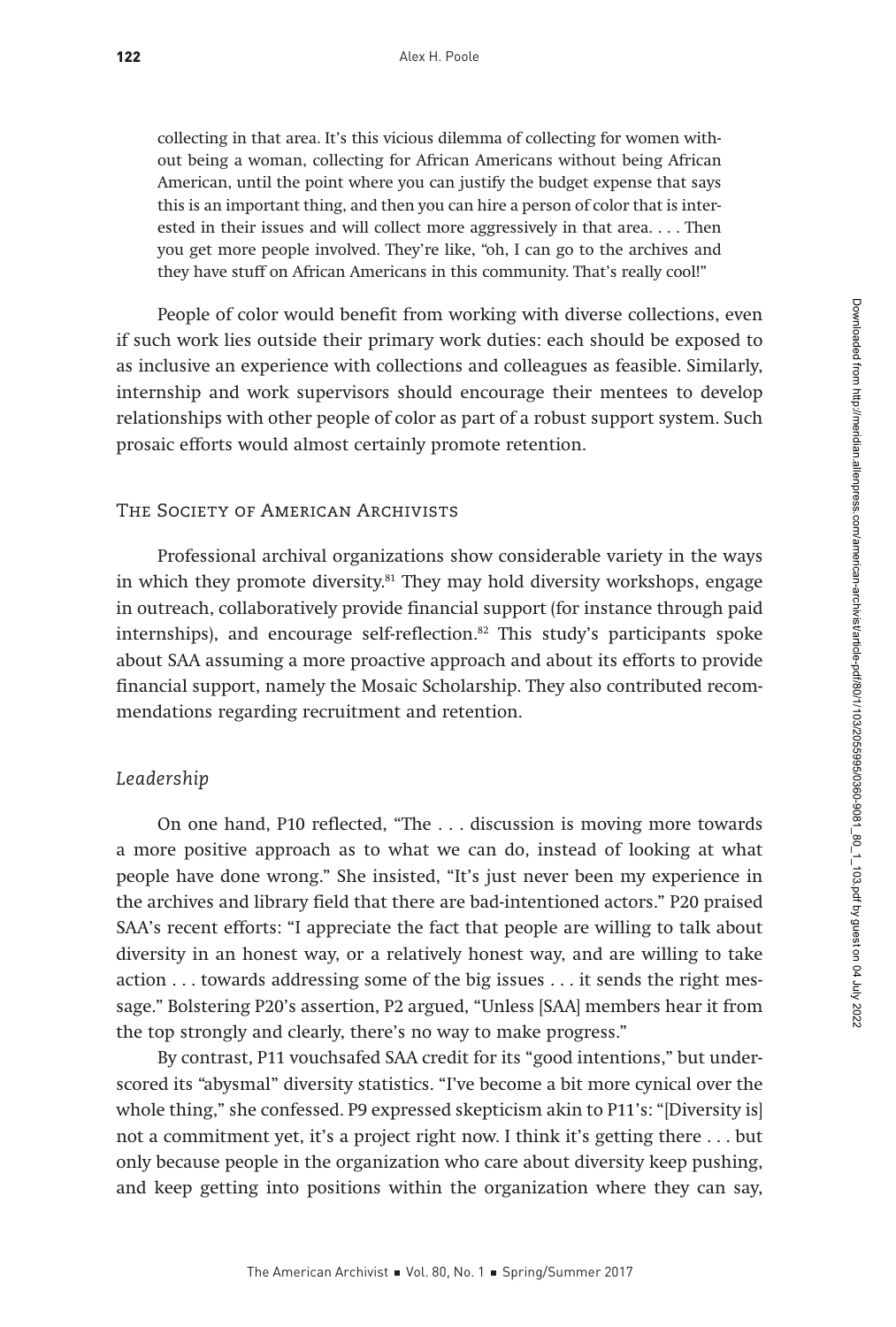'hey, we need to keep making this a priority.'" Likewise P4 contended, "We've done the evaluations, we've done the assessments, we know it's an issue . . . so what can we do to make it change other than talking?"

Contributors to the Archivists and Archives of Color Roundtable Newsletter adduced 5 strategies. They suggested coordinating initiatives for National History Day, adapting the outreach strategies of the Rare Books and Manuscripts Section (RBMS) of the American Council of Research Libraries (ACRL), working with schools to give students work experience at repositories and opportunities to present at SAA Annual Meeting sessions, participating in local community career days, and holding "meet and greet" activities in cities across the country.<sup>83</sup> As a way to leverage resources, AACR senior co-chair (2009–2011) Tamar Evangelestia-Dougherty proposes collaboration among SAA and related professional organizations such as RBMS and the Association of Research Libraries (ARL).<sup>84</sup> People might also take advantage of regional as well as national associations, given their generally more modest dues.<sup>85</sup>

#### Financial support

Participants discussed potential strategies for recruitment and retention of people of color. Of the Mosaic Scholarship and the Pinkett Award, P1 noted, "So many of those [archivists of my generation] have been through one of those programs, and those are the people who are in leadership and the activist positions today." P20 reflected, "It was really nice to be treated in a special way." But participants also adumbrated ways in which the Mosaic Scholarship could be improved. P1 identified 2 issues: first, the Mosaic is limited to ARL institutions. Second, given that the Mosaic is grant funded, scalability and sustainability remain open questions. According to 5 interviewees, the American Library Association's SPECTRUM Scholarship initiative offers a useful template. ALA provides scholarship money as well as a trip to its annual meeting (in some cases, institutions match the SPECTRUM funding, thus reducing student loan debt). Moreover, SPECTRUM cultivates leadership skills. Recipient of a SPECTRUM scholarship, P2 underscored her "very strong feeling of gratitude" to ALA.<sup>86</sup>

#### Recommendations

Participants offered recommendations for recruitment and retention. Nine provided recruitment suggestions. First, P3 favored a joint recruiting effort between SAA and ILS graduate programs. Second, 3 participants called for increased financial support, and 1 for an increased number of paid internships.<sup>87</sup> Third, P8 urged, "It sounds overly simple, but just outreach, letting people know what it is we exactly do, and why it's important." Similarly, P18 reflected, "Librarians market themselves a lot better than archivists . . . everybody knows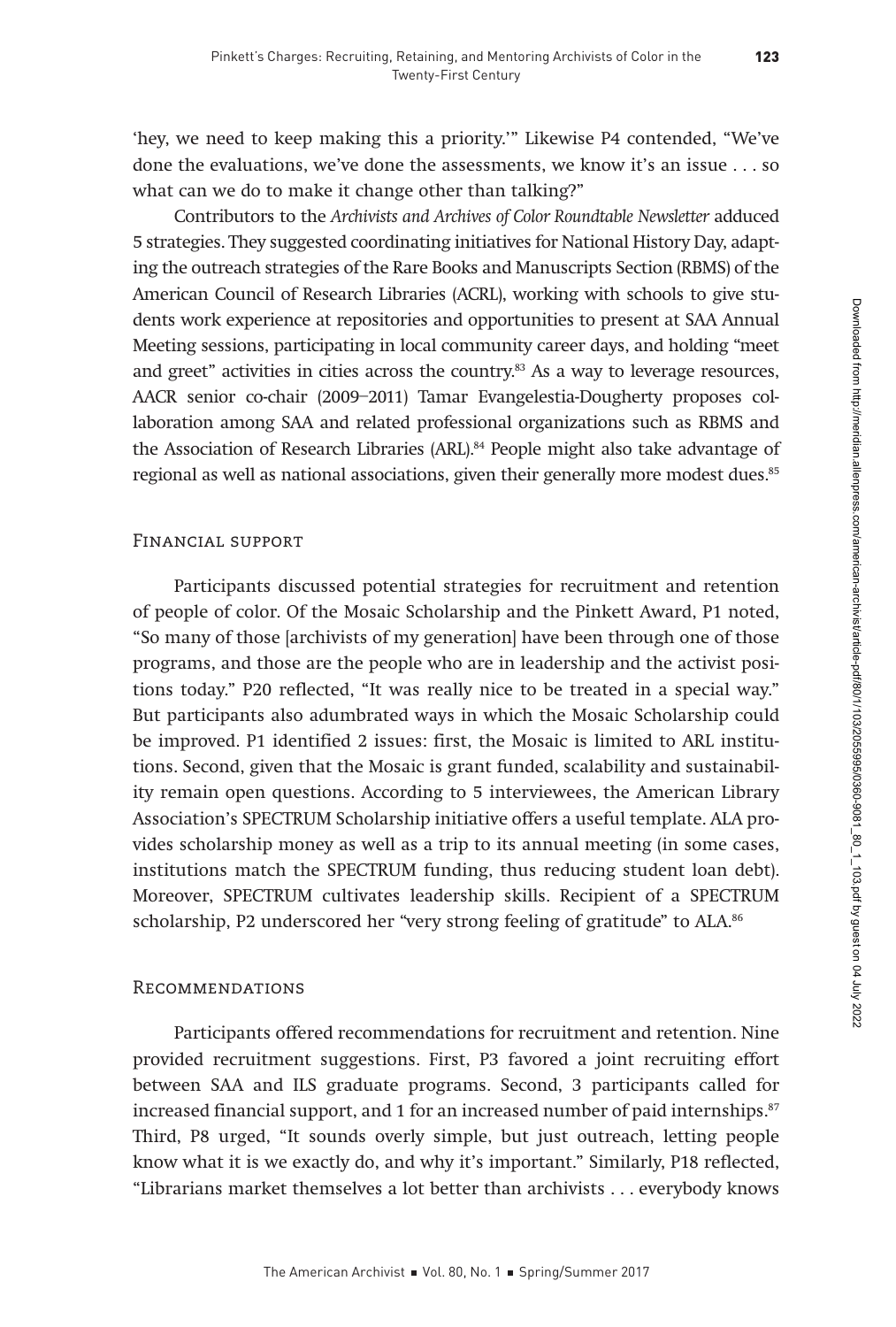that librarians are like teachers or policemen or firefighters, everyone in the community knows what they are . . . but archivists . . . They are working in the basement and by themselves."

Five interviewees spoke about retention and underscored professional development opportunities. As P14 concluded, "What you want to do is suck them into the belly of SAA." For instance, P19 suggested exposing young archivists to the work of various SAA roundtables in addition to AACR. Second, P13 advocated for research or professional development grants focusing on diversity studies or diverse collections. In this regard, P8 capitalized on her institution's professional development funds to complete the SAA's Digital Archives Specialist (DAS) program. Despite always-tight budgets, perhaps SAA or regional archival organizations could subsidize such professional development initiatives. Third, P6 favored the establishment of training programs to groom archivists of color for seniorlevel administrative positions. (As P9 put it, "We're doing all this great work . . . but we don't see how we could get to the top leadership positions . . . that's depressing.") Fourth, P20 stressed the importance of SAA's public face:

It would be nice to see SAA take public stands on situations . . . like when we talk about the Black Lives Matter movement in Twitter, maybe being able to have some kind of webinar or conversation about how we archive that or how we talk about that. These are the conversations that I'm having with my colleagues, how we intersect the black experience, and especially in today's technology and news cycle, how we can archive it or how we can remember it in ways that are meaningful. Having SAA support those conversations, or help those conversations be leveraged, would just help reinforce the fact that SAA supports these conversations happening.

#### Dropping SAA membership

As of 2016, 11 of 21 participants remained SAA members. The 8 participants who explained their decision to leave SAA did so for 2 reasons. First, 4 interviewees found the cost prohibitive. P1 noted, "People of color unfortunately are affected by economic downturns and a lack of . . . family wealth, and . . . they often don't have that safety net that other people may have." Second, 4 participants dropped their memberships by virtue of their early career trajectories. For example, P15 recalled, "I applied for probably hundreds of archives jobs around the country and got a handful of interviews but no other offers. . . . My wife has been the main breadwinner, so we focused on her career . . . mine was going nowhere." Still others simply found themselves working in libraries instead of archives, and thus shifted the focus of their professional involvement.

Lack of educational funding and of job opportunities constitutes a familiar story in the archival profession. It seems shortsighted, however, for SAA not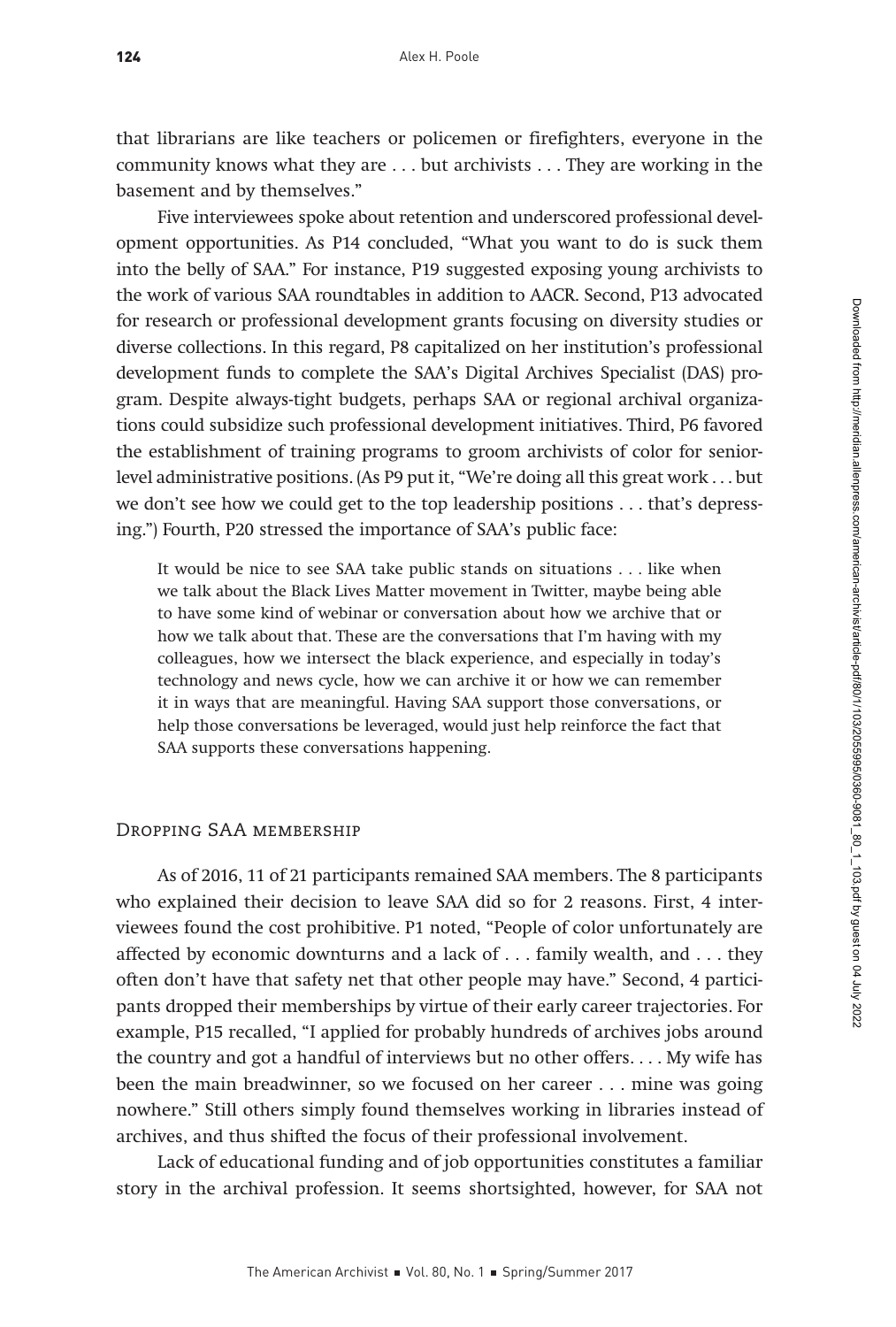to do more to retain Pinkett Award recipients, who are selected both for their academic achievements and their potential contributions to the profession. Like P20, P8 recommended that SAA provide either a longer (i.e., more than one year) SAA membership gratis to recipients or further travel subsidies for SAA Annual Meetings (or both).

# *Lessons learned and advice to archivists of color*

Participants' advice to aspiring archivists of color fell into 4 classes: networking, professional development, professional organizations, and openness to experimentation. First, 9 participants proselytized for networking.<sup>88</sup> P19 and P2 urged archivists to do so by volunteering, securing internships, involving themselves in student chapters of professional organizations, and ferreting out scholarships. P15 summed up, "It gives you a sense of hopefulness when you know that you can call somebody or you know that somebody's going to call you when they have a job. P4 concluded, "Network, network, network."89

But 3 participants spoke to the networking challenges faced specifically by people of color. P6 noted, "You're not going to have the same connections as a white person. . . . You're not traveling in those same pockets of power . . . it helps to have people who know who you are and can gear you in the right place or network with you, or really give you honest feedback." Even so, as P4 counseled, "Don't just look for mentors or support within your tribe." "I had a diverse tribe of people," she elaborated, "and you can really shoot yourself in the foot, because there are people who are from different places who will support you." White women hold many positions of power, both participants noted.<sup>90</sup>

Second, 7 interviewees stressed the importance of professional development. Having the MLIS degree was insufficient in the absence of work experience, P1 maintained. P5 followed the same logic, encouraging aspiring archivists of color to "make the most of any context you're in. Don't just do whatever project you were hired to do . . . get every working opportunity and every professional development opportunity you can." P15, too, encouraged young archivists to acquire "as much broad experience as possible, working in different places, working in different areas, being involved in different clubs and groups, getting outside of the library and archives as well."

Third, 5 participants underlined the importance of professional organizations.<sup>91</sup> P9 recommended, "Let people you don't work with every day get an idea about your work ethic and your skills, because you're on committees with people, you're on roundtables with people; so get involved and do things . . . try to shake things up . . . when it's time for jobs and it's time for other opportunities to pop up, then you have people outside of your organization who could vouch for you."

The American Archivist Vol. 80, No. 1 Spring/Summer 2017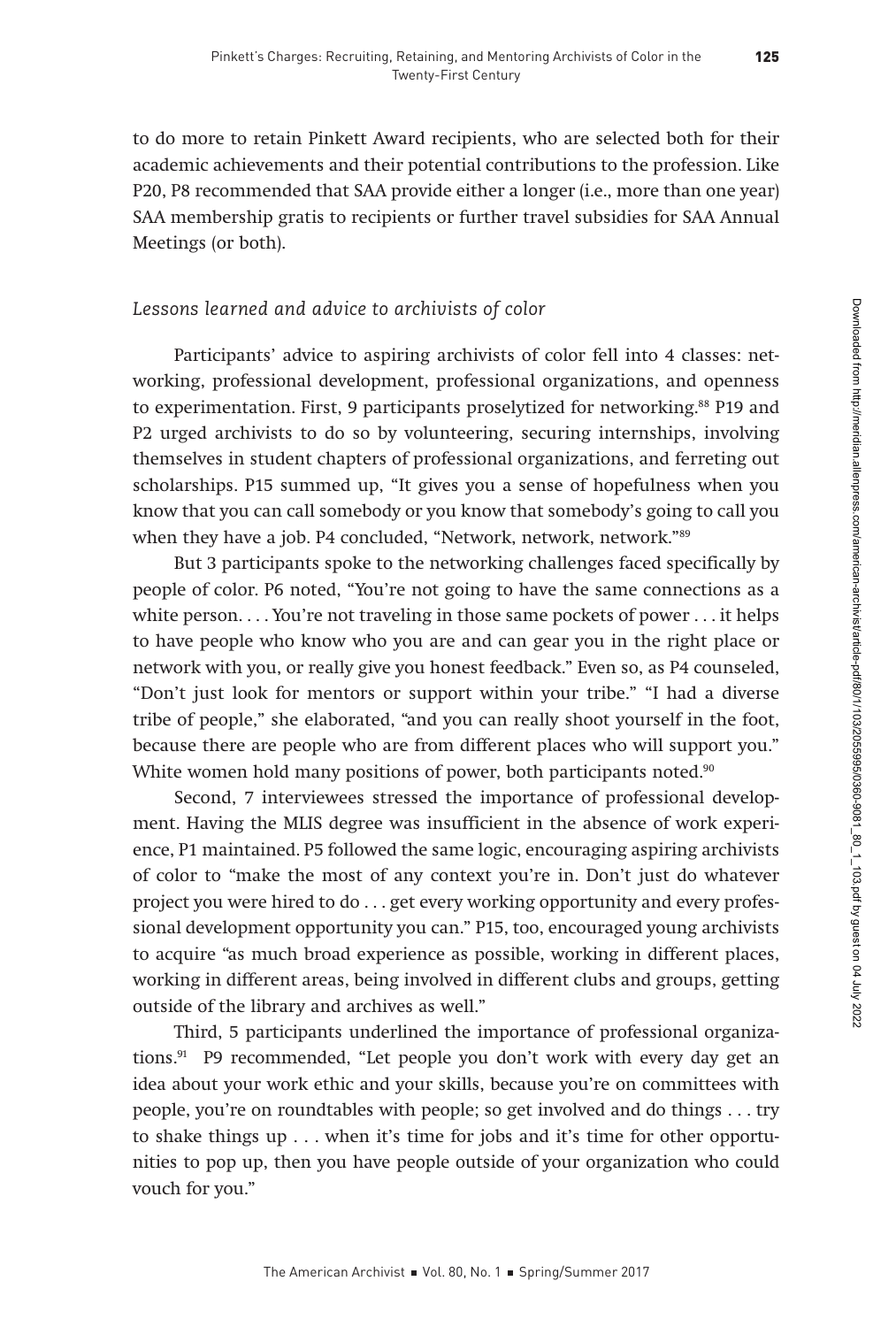Fourth, 5 participants exhorted young archivists of color to remain openminded in weighing career opportunities. P3 enthused: "Try everything!" She elaborated, "Look around, find your spot, figure out what makes you comfortable." Likewise, P4 advised, "Step outside of your comfort zone. If you come into a situation where you had an expectation and it doesn't meet your expectation, don't give up on it." P9 suggested, "Don't be afraid to go take jobs in places that you've never been to before or heard of before." In similar spirit, P13 encouraged young archivists of color "to be open to other job opportunities, to grow within the jobs that they do have, and to bring to whatever job that they get just the awareness of diversity, the awareness of cultural materials and the user groups who are using those cultural materials."

Networking, engaging in professional development, joining professional organizations, experimentation and open-mindedness—participants highlighted the importance of these strategies in enabling archivists of color to develop their intellectual and professional potentials.<sup>92</sup> ILS programs can offer targeted professional development and networking opportunities, as can professional organizations. The willingness to experiment with one's career options may be more difficult to encourage, particularly given the influence of personal relationships and both geographical and financial concerns, though the job market itself often determines where archival program graduates work.

#### Future Research

At least five issues bear further scholarly scrutiny. First, given the rapidity with which the field changes, a longitudinal study of this sample of Pinkett Awardees would be advisable. What mentoring relationships have this study's participants been involved in, and what made them effective or not? Second, how might SAA student chapters promote diversity in their goals and in their membership? Third, insofar as Pinkett Awardees do not represent all archivists of color, a questionnaire soliciting the input of all members of AARC would be useful. Fourth, scholars might explore the perspectives of award-winners of color from archival organizations besides SAA, particularly regional ones. Fifth, are other countries' archival organizations also focusing on diversity? If so, what might American archivists learn from their colleagues' efforts?

Perhaps P4 said it most eloquently: "You can be upset and you can be angry and you can be mad, but. . . . It's not enough to just walk in your shoes and say, 'I'm an African American and I should have these things.' It's important to have a seat at the table and say, 'You know what? Here's my experience.'" She concluded, "I'd say lessons learned as an archivist of color, I think just continue to do the good fight." This good fight is one in which all archivists have a stake and a responsibility.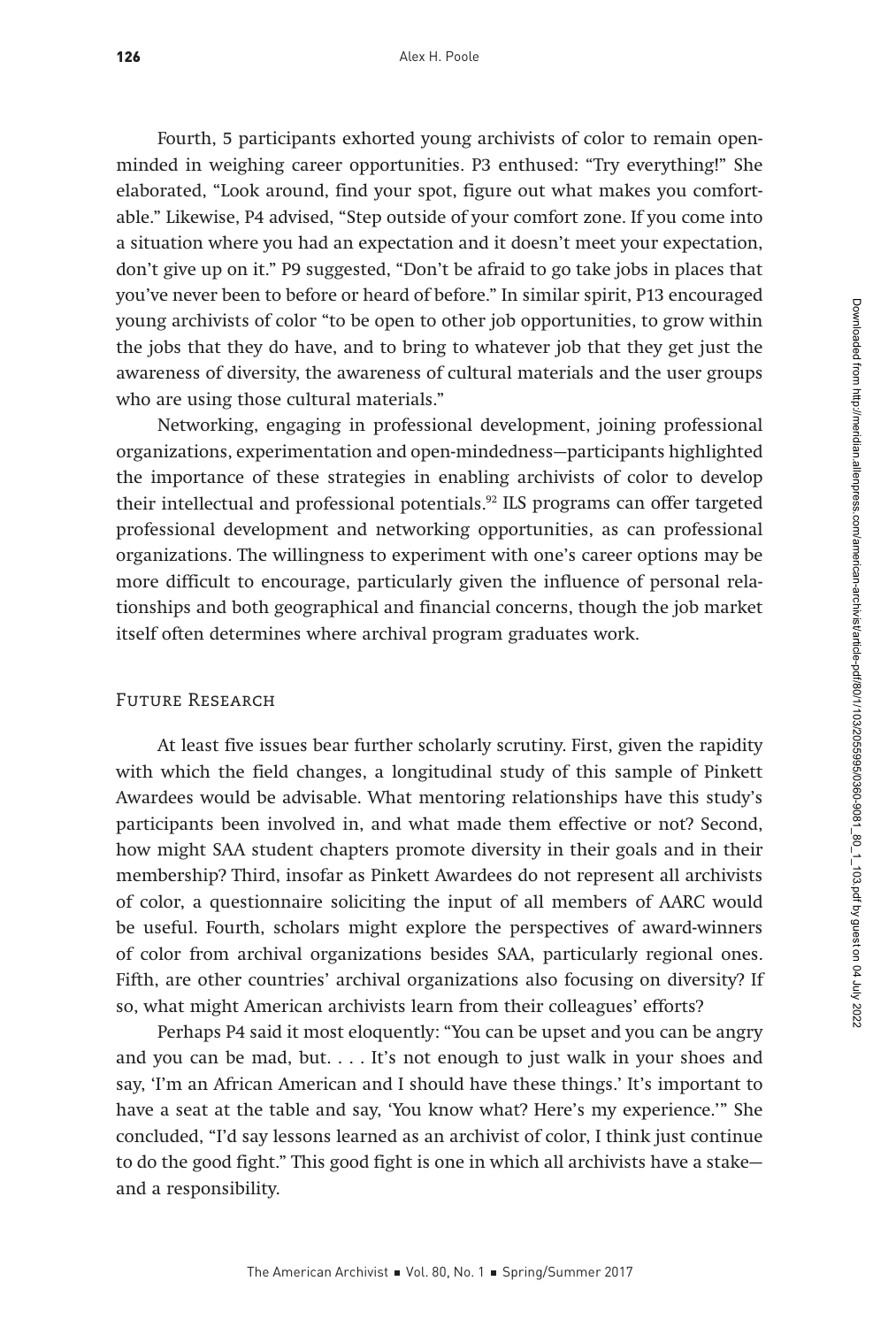## Appendix A

This study is being conducted under Drexel University IRB Protocol 1511004016 and the University of North Carolina at Chapel Hill IRB Number: 15-0895. Participation is voluntary. You may stop at any time, or decline to answer any question for any reason. May I have your permission to audio record this interview? May I quote you directly in the final article? May I have your consent to participate?

- 1) Could you please describe your personal and educational background?
- 2) What led you to pursue professional education and work in archives and records management work?
- 3) Did you have a mentor who influenced you to pursue archival education or archive work? If so, could you describe that relationship?
- 4) What types of archival work have you done? What elements of the work did you find most and least satisfying and why?
- 5) During your education and work, did you have a supervisor or mentor? If so, what influence did that person have on you personally and professionally?
- 6) When did you join SAA? What factors played into your joining the organization?
- 7) Did you join any other professional organizations? If so, why?
- 8) Did you remain a member of or did you leave SAA? What factors contributed to your doing so?
- 9) If you became a member of any other professional organizations, did you remain a member of them? If so, why?
- 10) Are you still an archivist or records manager? What factors played into your decision to remain or to leave the profession?
- 11) What advice would you offer aspiring or early stage professional archivists of color?
- 12) How have/would you mentor archivists of color?
- 13) What support structures do you think are most useful or would be most useful to young archivists of color?
- 14) What can professional societies such as the Society of American Archivists do to recruit and retain archivists of color?
- 15) Overall thoughts/reflections on being an archivist of color? Challenges faced and lessons learned?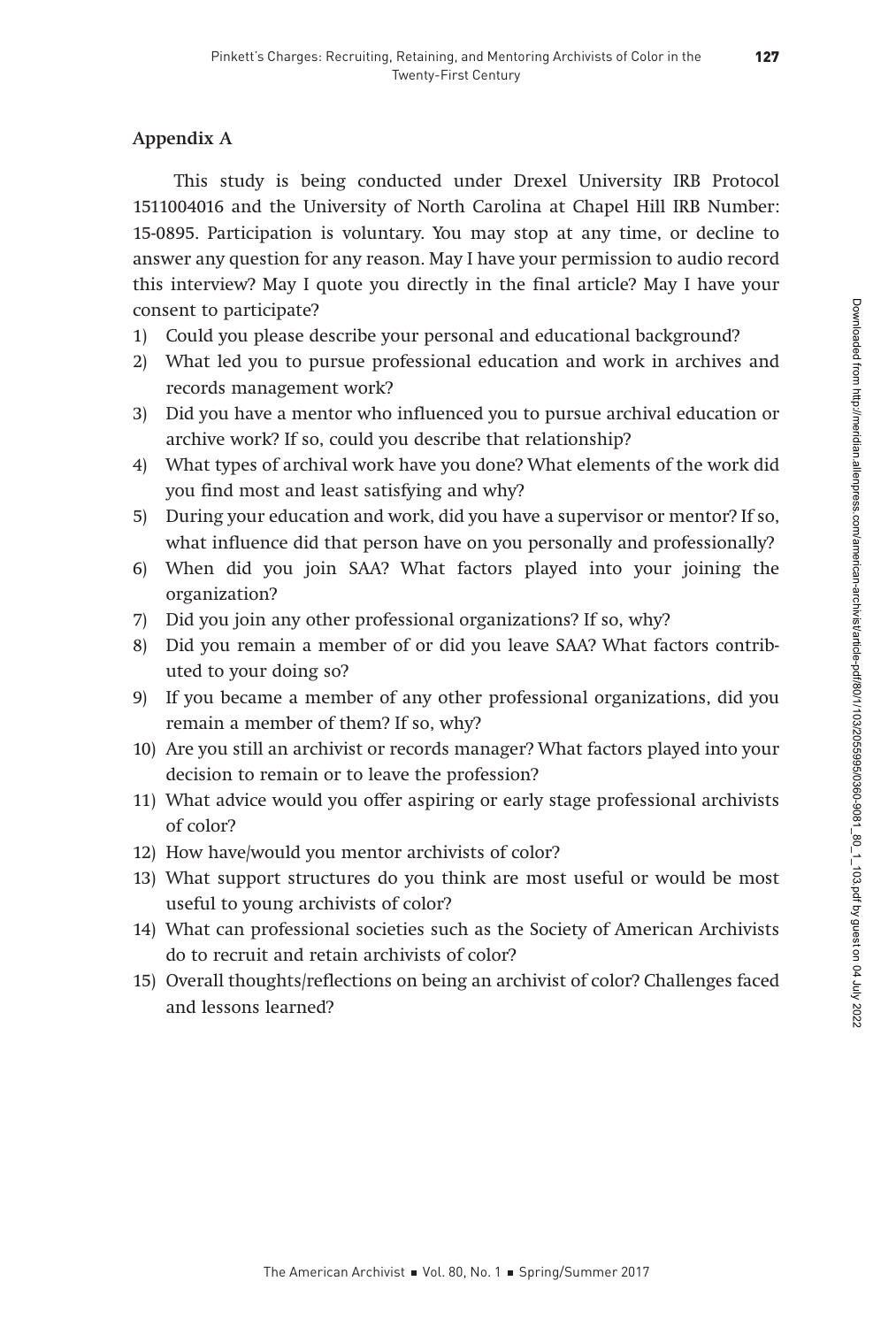#### **NOTES**

The author gratefully acknowledges the feedback on various versions of this article by Denise E. Agosto, Susan E. Davis, Patricia K. Galloway, Anne J. Gilliland, Nancy Y. McGovern, David A. Wallace, and Mark D. Winston. He would like to express his deepest gratitude to the 21 interviewees.

- <sup>1</sup> On the trajectory of diversity in SAA and in the profession over time, see Elizabeth W. Adkins, "Our Journey toward Diversity—and a Call to (More) Action," The American Archivist 71, no. 1 (Spring/Summer 2008): 21–49, and Alex H. Poole, "The Strange Career of Jim Crow Archives: Race, Space, and History in the Mid-Twentieth-Century American South," The American Archivist 77, no. 2 (Spring/Summer 2014): 23–63.
- <sup>2</sup> Harold T. Pinkett, letter to Thomas C. Battle, August 5, 1983. Harold T. Pinkett Papers, Manuscript Division, Moorland-Spingarn Research Center, Howard University. Daniel Hartwig and Christine Weideman contend, "Minority populations in the United States have long been underrepresented in professions, especially those in which advanced degrees are required." See "The Family and Community Archives Project: Introducing High School Students to Archives and the Archives Profession," in Through the Archival Looking Glass: A Reader on Diversity and Inclusion, ed. Mary K. Caldera and Kathryn M. Neal (Chicago: Society of American Archivists, 2014), 213. The SAA was perhaps even more craven than related professional organizations. The American Library Association, for example, issued a statement on equal treatment of its members as early as 1936. Though relatively toothless, it stipulated, "In all rooms and halls assigned to the American Library Association hereafter for use in connection with its conference or otherwise under its control, all members shall be admitted upon terms of full equality." But the ALA abdicated all responsibility for local laws and mores; as such, it invariably claimed impotence when its black members experienced and its white members defended discrimination. At last, in 1961 the ALA's Special Committee on Civil Liberties promulgated an addition to the Library Bill of Rights: "The rights of an individual to the use of a library should not be denied or abridged because of his race, religion, national origins or political views." Of course, should was the operative term. Finally, the ALA Council in 1962 adopted a "Statement on Individual Membership, Chapter Status, and Institutional Membership": the organization would ask chapters that failed to pledge equal rights to all members within three years to withdraw. On the ALA and diversity, see Toni Samek, Intellectual Freedom and Social Responsibility in American Librarianship, 1967–1974 (Jefferson, N.C.: McFarland and Company, Inc., 2001) and Wayne A. Wiegand, Part of Our Lives: A People's History of the America Public Library (New York: Oxford University Press, 2015).
- <sup>3</sup> Harold T. Pinkett, unpublished and undated manuscript, Harold T. Pinkett Papers, Manuscript Divisions, Moorland-Spingarn Research Center, Howard University.
- <sup>4</sup> David Bearman, "1982 Survey of the Archival Profession," The American Archivist 46, no. 2 (Spring 1983): 233–241.
- <sup>5</sup> Adkins, "Our Journey toward Diversity," 32.
- <sup>6</sup> J. Frank Cook, letter to Ann Morgan Campbell, October 20, 1981. Box 2, Folder 8, General Files, Office of the President of the Society, J. Frank Cook, 1982–83, Series No. 200.01.17, Society of American Archivists Records 1935–2014.
- <sup>7</sup> Harold T. Pinkett, letter to Ann Morgan Campbell, March 16, 1982, Harold T. Pinkett Papers, Manuscript Division, Moorland-Spingarn Research Center, Howard University.
- <sup>8</sup> Pinkett to Battle.
- <sup>9</sup> Pinkett to Battle.
- <sup>10</sup> Harold T. Pinkett, letter to Diana Lachatanere, June 25, 1984, Harold T. Pinkett Papers, Manuscript Division, Moorland-Spingarn Research Center, Howard University; Harold T. Pinkett, letter to Diana Lachatanere, August 2, 1984, Harold T. Pinkett Papers, Moorland-Spingarn Research Center, Howard University.
- <sup>11</sup> Harold T. Pinkett, letter to Diana Lachatanere, June 3, 1987, Harold T. Pinkett Papers, Moorland-Spingarn Research Center, Howard University.
- <sup>12</sup> Diana Lachatanere and Carol Rudisell, "From the Editors," Minorities Roundtable Newsletter 1, no. 1 (1987): 1.
- <sup>13</sup> The award targeted students of African, Asian, Hispanic, or Native American descent, particularly those attending school full time and maintaining a grade point average of 3.0 or higher. It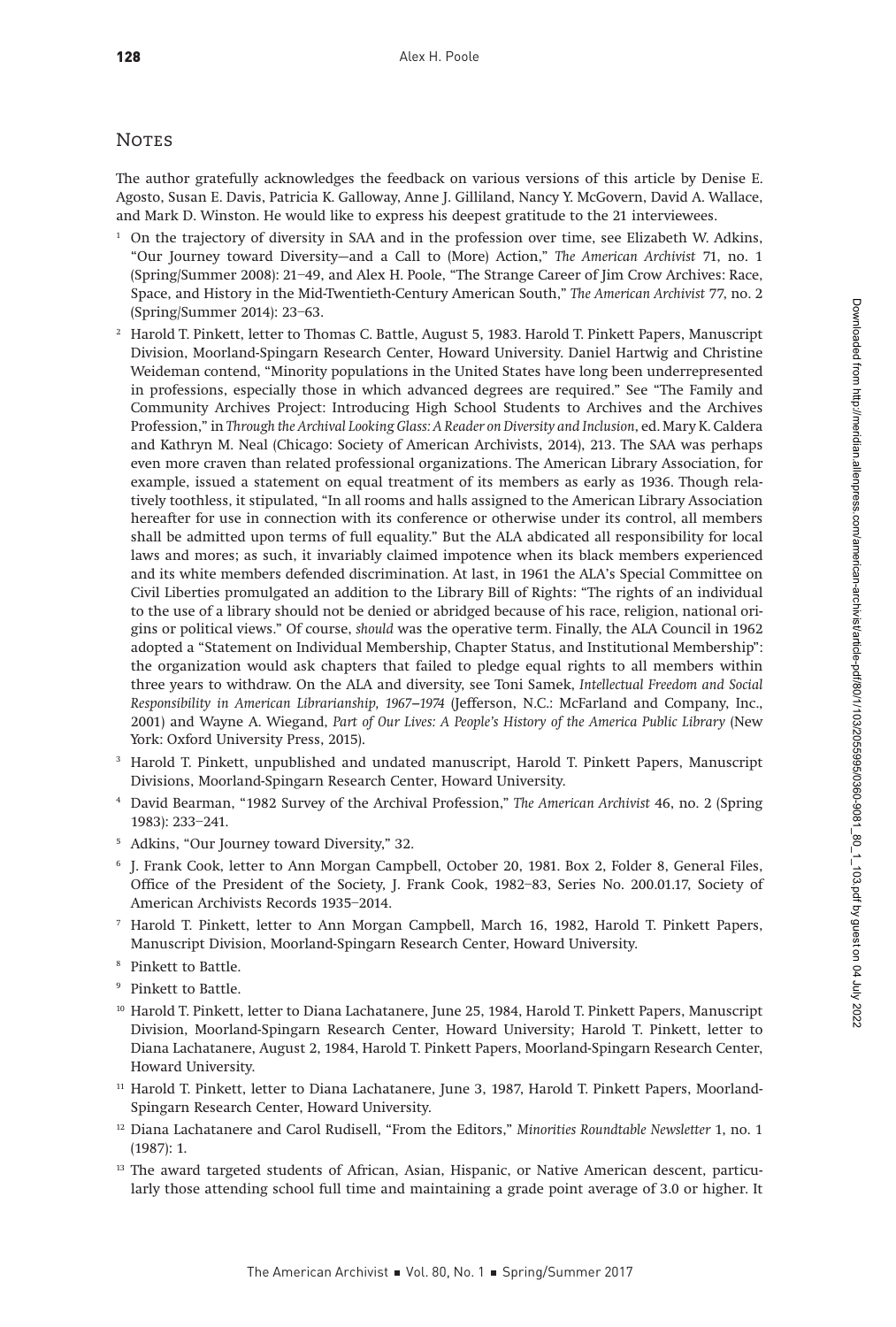included complimentary attendance at the SAA Annual Meeting as well as a cash prize (the latter fluctuated from year to year based on donations from AACR members).

- <sup>14</sup> "Whereas, Harold T. Pinkett served with distinction during his long tenure at the National Archives and Records Service; and Whereas Harold T. Pinkett has been a scholar, archival educator, and mentor who has made important contributions to the archives profession; Therefore be it resolved that in recognition of his lifetime achievements and contributions to the archival profession, the Archivists and Archives of Color Roundtable supports the renaming of the SAA Minority Student Award to the Harold T. Pinkett Minority Student Award." See "Resolution Renaming Minority Student Award," The American Archivist 66 (Fall 1999): 62.
- <sup>15</sup> Kathryn M. Neal, "Diversity Discussions Continue," Archivists and Archives of Color Roundtable Newsletter 11, no. 2 (1997): 7.
- <sup>16</sup> Adkins, "Our Journey toward Diversity," 35.
- <sup>17</sup> "Task Force on Diversity Final Report," Society of American Archivists (February 1999), [http://](http://www2.archivists.org/governance/taskforces/reports/diversity_final) [www2.archivists.org/governance/taskforces/reports/diversity\\_final.](http://www2.archivists.org/governance/taskforces/reports/diversity_final) Emphasis added.
- <sup>18</sup> "Society of American Archivists Resolution on Diversity," Society of American Archivists (August 23, 2002), [http://www.archivists.org/statements/res-diversity.asp;](http://www.archivists.org/statements/res-diversity.asp) Rebecca Hankins, "From Exclusive to Inclusive," Archivists and Archives of Color Roundtable Newsletter 16 (Fall/Winter 2002): 2.
- <sup>19</sup> "A\*Census Diversity Report," Society of American Archivists (2005), [http://www2.archivists.org/](http://www2.archivists.org/sites/all/files/Banks-ACENSUS.pdf) [sites/all/files/Banks-ACENSUS.pdf](http://www2.archivists.org/sites/all/files/Banks-ACENSUS.pdf).
- <sup>20</sup> "Archivists embrace the importance of identifying, preserving, and working with communities to actively document those whose voices have been overlooked or marginalized. They seek to build connections to under-documented communities to support: acquisition and preservation of sources relating to these communities' activities, encouragement of community members' use of archival research sources, and/or formation of community-based archives. Archivists accept and encourage a diversity of viewpoints on social, political, and intellectual issues, as represented both in archival records and among members of the profession. They actively work to achieve a diversified and representative membership in the profession," "SAA Core Values Statement and Code of Ethics," Society of American Archivists (May 2011), [http://www2.archivists.org/statements/](http://www2.archivists.org/statements/saa) [saa](http://www2.archivists.org/statements/saa)-core-values-statement-and-code-of-ethics.
- <sup>21</sup> "Member Needs and Satisfaction Survey," Society of American Archivists (Spring 2012), [http://files.](http://files.archivists.org/membership/surveys/saaMemberSurvey-2012r2.pdf) [archivists.org/membership/surveys/saaMemberSurvey-2012r2.pdf.](http://files.archivists.org/membership/surveys/saaMemberSurvey-2012r2.pdf) It should be noted, however, that the survey allowed respondents to choose multiple ethnicities, something the earlier studies did not. As such, we must be cautious in our interpretation.
- <sup>22</sup> "Position Statements and Resolutions," Society of American Archivists, [http://www2.archivists.](http://www2.archivists.org/statements/saa) [org/statements/saa](http://www2.archivists.org/statements/saa)-statement-on-diversity.
- <sup>23</sup> Dennis Meissner, "Building an Inclusive Profession," Archival Outlook (March/April 2016): 2.
- <sup>24</sup> Mary K. Caldera and Kathryn M. Neal, eds., Through the Archival Looking Glass: A Reader on Diversity and Inclusion (Chicago: Society of American Archivists, 2014), xiii.
- <sup>25</sup> Meissner, "Building an Inclusive Profession," 2.
- <sup>26</sup> Adkins, "Our Journey toward Diversity," 39.
- <sup>27</sup> Rebecca Hankins and Miguel Juarez, Introduction, in Where Are All the Librarians of Color? The Experiences of People of Color in Academia, ed. Rebecca Hankins and Miguel Juarez (Sacramento: Library Juice, 2015), 1; Paul T. Jaeger, Lindsay C. Sarin, and Kaitlin J. Peterson, "Diversity, Inclusion, and Library and Information Science: An Ongoing Imperative (or Why We Still Desperately Need to Have Discussions about Diversity and Inclusion)," Library Quarterly 85, no. 2 (2015): 131.
- <sup>28</sup> Paul T. Jaeger and Renee E. Franklin, "The Virtuous Circle: Increasing Faculty Diversity in LIS Faculties to Create More Inclusive Library Services and Outreach," Education Libraries 30 (Summer 2007): 20.
- <sup>29</sup> Paul T. Jaeger, Nicole A. Cooke, Cecilia Feltis, Fiona Jardine, and Katie Shilton, "The Virtuous Circle Revisited: Injecting Diversity, Inclusion, Rights, Justice, and Equity into LIS from Education to Advocacy," Library Quarterly 85, no. 2 (2015): 166. In the Library with the Lead Pipe hosts many discussions of diversity, [http://www.inthelibrarywiththeleadpipe.org/](http://www.inthelibrarywiththeleadpipe.org).
- <sup>30</sup> Alice H. Eagly, "When Passionate Advocates Meet Research on Diversity, Does the Honest Broker Stand a Chance?," Journal of Social Issues 72, no. 1 (2016): 207.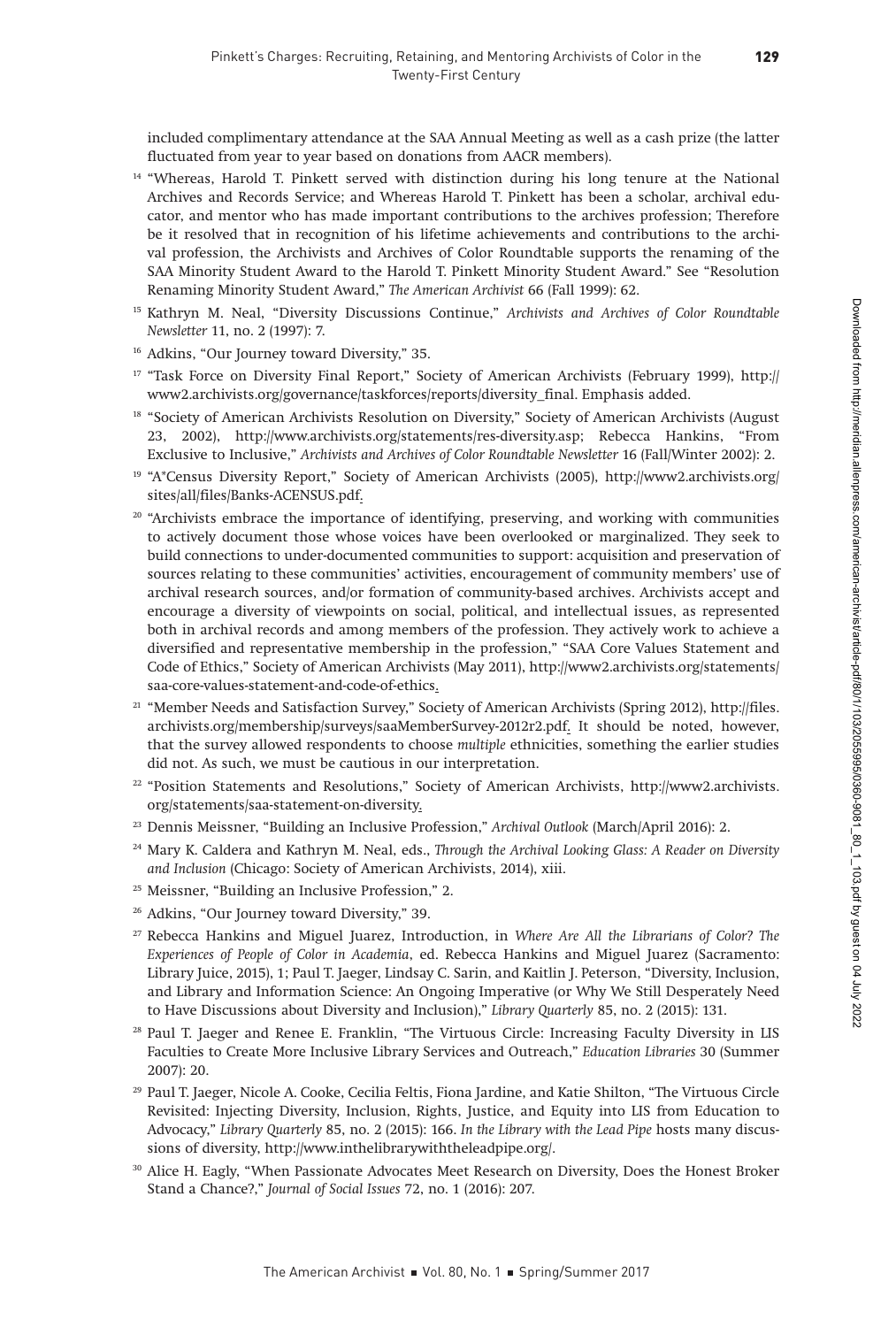- <sup>31</sup> Eagly, "When Passionate Advocates Meet Research on Diversity," 207.
- <sup>32</sup> Eagly, "When Passionate Advocates Meet Research on Diversity," 207–208.
- <sup>33</sup> Teresa Y. Neely, "Minority Student Recruitment in LIS Education: New Profiles for Success," in Unfinished Business: Race, Equity, and Diversity in Library and Information Science Education, ed. Maurice B. Wheeler (Lanham, Md.: Scarecrow, 2005), 94–97.
- <sup>34</sup> Kyung-Sun Kim and Sei-Ching Joanna Sin, "Recruiting and Retaining Students of Color in LIS Programs: Perspectives of Library and Information Professionals," Journal of Education for Library and Information Science 47, no. 2 (2006): 85.
- <sup>35</sup> Yet different ethnic groups preferred certain strategies over others. First, African Americans ranked presenting information to high school students sixth and to undergraduates ninth. Second, Native Americans advocated for distance education and generally preferred to stay in the same place (ranked fifth). Third, Hispanics thought having an ILS diversity committee was crucial (ranked ninth). Fourth, both African and Native Americans requested targeted recruitment materials (both ranked seventh). Fifth, both Asians and Hispanics stressed the importance of having a diverse student body (ranked seventh and eighth, respectively).
- <sup>36</sup> Neely, "Minority Student Recruitment in LIS Education: New Profiles for Success," 93; Kim and Sin, "Recruiting and Retaining Students of Color in LIS Programs," 81–95.
- <sup>37</sup> E. J. Josey, "The Challenges of Cultural Diversity in the Recruitment of Faculty and Students from Diverse Backgrounds," Journal of Education for Library and Information Science 34, no. 4 (1993): 307.
- <sup>38</sup> Kim and Sin, "Recruiting and Retaining Students of Color in LIS Programs," 87.
- <sup>39</sup> E. J. Josey, "Minority Representation in Library and Information Science Programs," The Bookmark 48 (Fall, 1989): 55–56; Kim and Sin, "Recruiting and Retaining Students of Color in LIS Programs," 81–95.
- <sup>40</sup> Kim and Sin, "Recruiting and Retaining Students of Color in LIS Programs," 89.
- <sup>41</sup> Debby Carreau, The Mentor Myth: How to Take Control of Your Own Success (Brookline, Mass.: Bibliomotion, 2016), ix; P. Dunkley and Kathleen de la Pena McCook, "In Union There Is Strength: Library and Information Science Educators and Librarians' Associations of Color," in Unfinished Business: Race, Equity, and Diversity in Library and Information Science Education, ed. Maurice B. Wheeler (Lanham, Md.: Scarecrow, 2005), 63; Julie Todaro, Mentoring from A to Z (Chicago: American Library Association, 2015), 27.
- $42$  Lisa Campbell, "Early Career Librarians Helping LIS Students and Recent Graduates," in Mentoring in Librarianship, ed. Carol Smallwood (Jefferson, N.C.: McFarland, 2011), 135; Todaro, Mentoring from A to Z, 50.
- <sup>43</sup> Carreau, The Mentor Myth, 112; Deborah Hicks, "The Practice of Mentoring," Australian Library Journal 60, no. 1 (2011): 67; Diane L. Lorenzetti and Susan E. Powelson, "A Scoping Review of Mentoring Programs for Academic Librarians," Journal of Academic Librarianship 41 (2015): 186; Donna E. McCrea, Elizabeth A. Nielson, and Anne Foster, "The Northwest Archivists Mentoring Program: A Case Study," The American Archivist 77 (Fall/Winter 2014): 351; Terri A. Scandura, "Dysfunctional Mentoring Relationships and Outcomes," Journal of Management 24, no. 3 (1998): 464.
- <sup>44</sup> Tammy D. Allen, Lillian T. Eby, Mark L. Poteet, Elizabeth Lentz, and Lizzette Lima, "Career Benefits Associated with Mentoring for Protégés: A Meta-Analysis," Journal of Applied Psychology 89, no. 1 (2004): 132; Mandi Goodsett and Andrew Walsh, "Building a Strong Foundation: Mentoring Programs for Novice Tenure-Track Librarians in Academic Libraries," College and Research Libraries 76 (November 2015): 915, 921, 928; Todaro, Mentoring from A to Z, 17–18, 51; McCrea, Nielson, and Foster, "The Northwest Archivists Mentoring Program," 351. On the other hand, the consequences of a dysfunctional mentoring relationship can be severe on the mentee's leadership skills, self-esteem, job satisfaction, stress and anxiety, absenteeism, tendency to leave the organization, and willingness to serve as a mentor. See Hicks, "The Practice of Mentoring," 71.
- <sup>45</sup> Marian Hoy, "Relationships, Trust, and Learning: Experience of Emerging Professionals Working in Collecting Institutions," Archival Science 11 (2011): 402–3.
- <sup>46</sup> McCrea, Nielson, and Foster, "The Northwest Archivists Mentoring Program," 350–76.
- <sup>47</sup> McCrea, Nielson, and Foster, "The Northwest Archivists Mentoring Program," 350–376. This pilot project identified aspects that worked well: 1) enlisting a coordinator as the "face" of program; 2) having a mentoring committee to identify, recruit, and evaluate potential mentees; 3) having a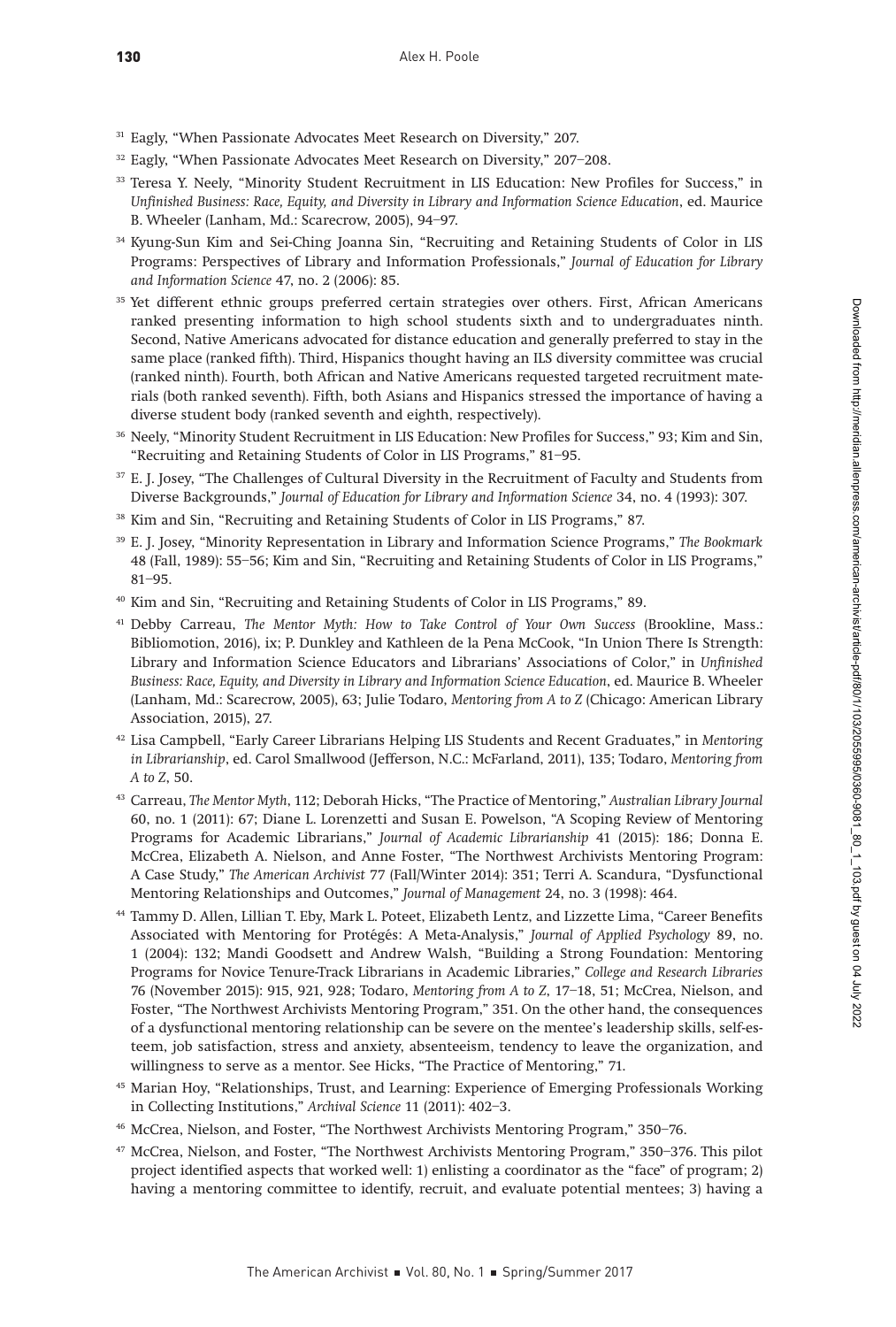no-fault opt-out proviso for both mentors and mentees; 4) communicating about the program in diverse venues; and 5) incorporating formal evaluations. On the other hand, the study found areas to improve: 1) the need to provide a structured formal orientation for mentors and mentees; and 2) the process of matching mentors and mentees.

- <sup>48</sup> Lillian T. Eby, Tammy D. Allen, Sarah C. Evans, Thomas Ng, and David L. DuBois, "Does Mentoring Matter? A Multidisciplinary Meta-Analysis Comparing Mentored and Non-Mentored Individuals," Journal of Vocational Behavior 72 (2008): 260.
- <sup>49</sup> Allen et al. "Career Benefits Associated with Mentoring for Protégés," 265.
- <sup>50</sup> Goodsett and Walsh, "Building a Strong Foundation," 921. Echoing Goodsett and Walsh, Hicks argues that assigned formal mentoring may bring with it greater chances for a mismatch than informal mentoring. See "The Practice of Mentoring," 73.
- <sup>51</sup> Melody Royster, David Schwieder, Ava Iuliano Brillat, and Lori Driver, "Mentoring and Retention of Minority Librarians," in Where Are All the Librarians of Color?, 60.
- <sup>52</sup> Eileen K. Bosch, Hema Ramachandran, Susan Luevano, and Eileen Wakiji, "The Resource Team Model: An Innovative Mentoring Program for Academic Librarians," New Review of Academic Librarianship 16, no. 1 (2010): 70; Carreau, The Mentor Myth; Elizabeth M. Doolittle, John-Bauer Graham, Alyssa Martin, Hal Mendelsohn, Kent Snowden, and Amanda Stone, "Creating a Culture of Mentoring at Your Library," Southeastern Librarian 57, no. 1 (2009): 30–31; Goodsett and Walsh, "Building a Strong Foundation," 928; Lorenzetti and Powelson, "A Scoping Review of Mentoring Programs for Academic Librarians," 195; McCrea, Nielson, and Foster, "The Northwest Archivists Mentoring Program," 350–376; and Todaro, Mentoring from A to Z, 56–57, 110.
- 53 See Crystal Goldman, "First-Year Library Mentorship Opportunities," Urban Library Journal 17, no. 1 (2011): n.p.
- <sup>54</sup> Johnny Saldana, Coding Manual for Qualitative Research (Thousand Oaks, Calif.: Sage, 2013), 92. On qualitative research methods, see also H. Russell Bernard and Gery W. Ryan, Analyzing Qualitative Research (Thousand Oaks, Calif.: Sage, 2010) and Alison Pickard, Research Methods in Information (Chicago: Neal-Schumann, 2013).
- <sup>55</sup> Case studies "provide lots of descriptive data, are lifelike, and simplify the data that a reader has to assess" (Bernard and Ryan, Analyzing Qualitative Research, 43). Moreover, case studies are useful for description and their results may be leveraged for action decisions. See Robert Yin, Case Study Research: Design and Methods (Los Angeles: Sage, 2009). Qualitative interviewing depends upon understanding experiences and upon reconstructing events. Interviews allow an investigator to integrate multiple perspectives, to discern processes, and to develop holistic descriptions. See Herbert J. Rubin and Irene S. Rubin, Qualitative Interviewing: The Art of Hearing Data (Thousand Oaks, Calif.: Sage, 2005) and Robert Weiss, Learning from Strangers: The Art and Method of Qualitative Interviewing (New York: Free Press, 1994).
- <sup>56</sup> The spread of awardees interviewed is as follows: 1994–1999 (4); 2000–2009 (12); and 2010–2015 (5).
- <sup>57</sup> Kathy Charmaz, Constructing Grounded Theory (Thousand Oaks, Calif.: Sage, 2014). Grounded Theory researchers reject determinism and build flexibility into their research methods: phenomena invariably change in response to their environmental conditions. Ideal for addressing specific problems or situations, constructivist Grounded Theory focuses on the agency of the researcher and the study participants; it also helps capture the contextual relationships underpinning their interactions. Finally, Constructivist Grounded Theory lends itself to iterative data collection, coding, and analysis with the goal of explication and description.
- <sup>58</sup> This sample's areas of concentration broke down as follows: African American and African studies (1); American studies (1); English and American literature (1); global studies (1); Hawaiian studies and language (1); history of science (1); museum studies (1); psychology (1); anthropology (2); political science or studies (2); English (3); and history (6). For example, in their 1970 study of the profession, Frank B. Evans and Robert Warner found that 47.7% of archivists who were college graduates majored in history. See "American Archivists and Their Society," The American Archivist 30 (1971): 157–172.
- <sup>59</sup> Alex H. Poole, "How Has Your Science Data Grown? Digital Curation and the Human Factor, a Critical Literature Review," Archival Science 15, no. 2 (2015): 101–139.
- <sup>60</sup> Lindsay Anderberg, "STEM Undergraduates and Archival Instruction: A Case Study at NYU Polytechnic School of Engineering," The American Archivist 78 (Fall/Winter 2015): 548–566.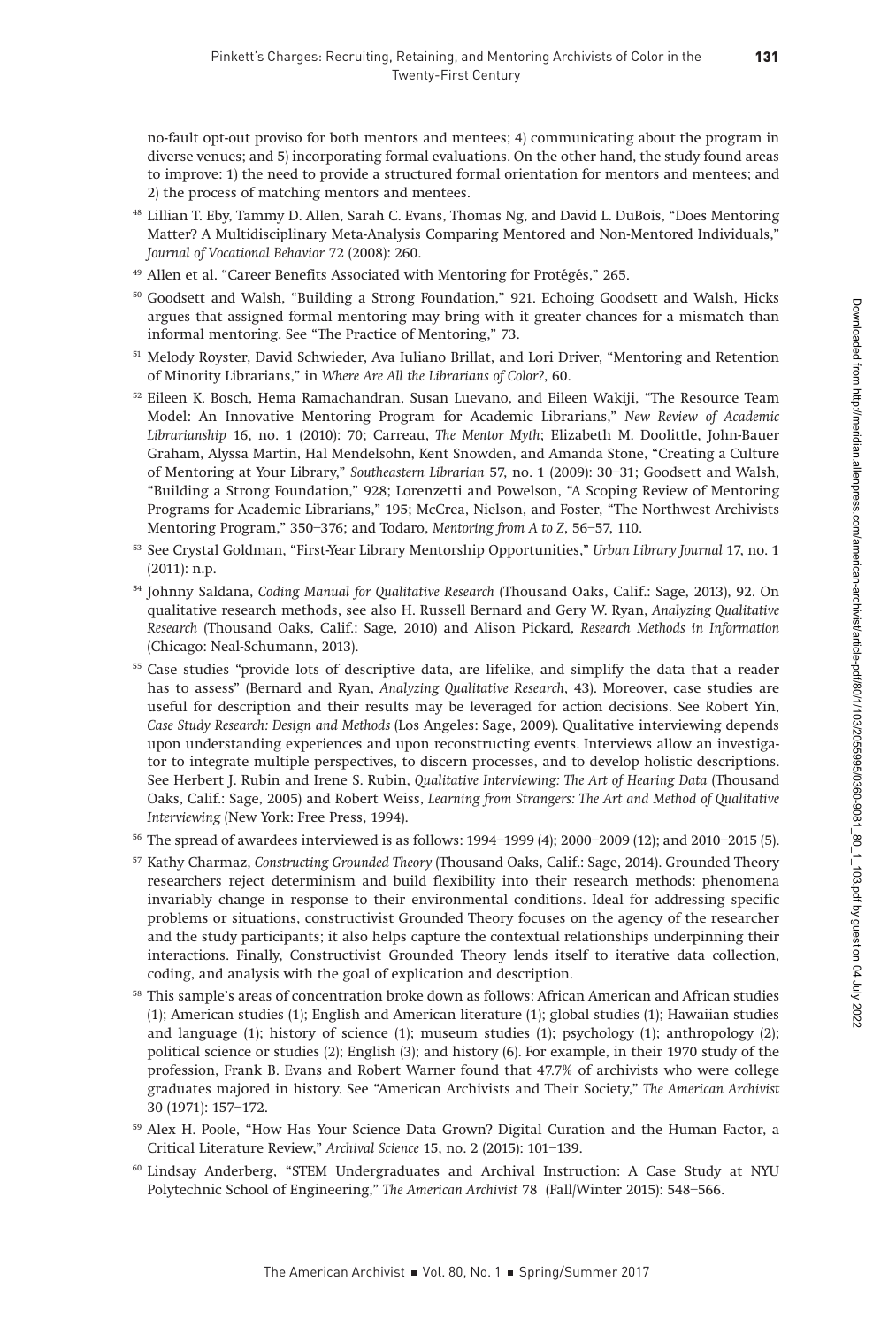- $61$  Undergraduate mentoring allows the mentor to provide the mentee with an overview of the profession, to give her shadow opportunities and hands-on experience, to assist her in determining potential career paths, to serve as a role model, and to collaborate with other librarians, staff, and campus units to develop a support network. See Wen-Ying Lu, "Mentoring Undergraduate Students: Examples, Steps, and Collaborative Campus Efforts," in Mentoring in Librarianship, 88–97.
- $62$  On outreach to high school students, see Keith Phelan Gorman, "Making a Connection: Mentoring High School Students in Special Collections," in Mentoring in Librarianship, 75–82.
- $63$  This study's participants' suggestions regarding outreach jibed with those propagated by E. J. Josey more than a quarter-century ago. Outreach efforts might include promotional brochures; visits to high schools and colleges, especially those with large minority enrollments; enlisting minority alumni as informal recruiters; distributing promotional materials through organizations such as the NAACP and Urban League; liaising with minority organizations to promote ILS; collaboration with the ALA Black Caucus, REFORMA, and other groups to develop a national recruitment drive; and informal contact between LIS faculty and African American studies and ethnic studies faculty. See Josey, "Minority Representation in Library and Information Science Programs," 56–57.
- <sup>64</sup> "While library school classrooms are not segregated by policy," contends Maurice Wheeler, "they have remained so by negligent recruitment and retention practices." See Foreword, in Unfinished Business, vii.
- <sup>65</sup> Kim and Sin, "Recruiting and Retaining Students of Color in LIS Programs," 89; Jaeger and Franklin, "The Virtuous Circle," 24.
- <sup>66</sup> Historically, many archivists studied history instead of ILS. Moreover, many early black archivists were professionally classified as librarians and thus tended to join ALA as opposed to SAA. LIS programs have hired more archives-focused faculty: at the end of 1970s, there were 3 faculty members in LIS and 4 in history; by 2000, however, LIS programs had 26 and history departments only 10. Archival education came into its own as a field of education and research only in the 1990s. See Kelvin L. White and Anne J. Gilliland, "Promoting Reflexivity and Inclusivity in Archival Education, Research, and Practice," Library Quarterly 80 (July 2010): 233.
- <sup>67</sup> Information on student chapters is available in the SAA Governance Manual, Section XIII, Society of American Archivists, <http://www2.archivists.org/governance/handbook/section13>.
- <sup>68</sup> The AACR newsletter periodically encourages Pinkett Award nominations. See, for example, "The Harold T. Pinkett Minority Student Award," Archivists and Archives of Color Roundtable Newsletter 14, no. 2 (2000): 4, and Derek T. Mosley, "Senior Co-Chair's Letter," Archivists and Archives of Color Roundtable Newsletter 28, no. 2 (2014): 2.
- <sup>69</sup> Suzanne Sears, "Mentoring to Grow Library Leaders," Journal of Library Administration 54, no. 2 (2014): 132.
- <sup>70</sup> "Students and New Archives Professionals (SNAP) Roundtable," Society of American Archivists, [http://www2.archivists.org/groups/students-](http://www2.archivists.org/groups/students)and-new-archives-professionals-snap-roundtable#. V6nKs-srJD8. The 2016 Annual Meeting, for example, featured a New Member/First Timer Coffee Break.
- <sup>71</sup> Also considering this issue of diversity within diversity, P11 commented, "There is more of a tradition of African American involvement in the profession, and I don't know if that's because of the East Coast population, and the fact that the East Coast has so many archivists."
- $72$  Gabrielle Dudley announced, "The roundtable leadership will take a more targeted approach to engaging the membership on issues that matter most to you via Twitter and Facebook." See "Letter from the Senior Co-Chair," Archivists and Archives of Color Roundtable Newsletter 29, no. 1 (2014): 1.
- $73$  African Americans may benefit from establishing relationships outside their home departments and with people other than their immediate supervisors. See David A. Thomas, "The Impact of Race on Managers' Experiences of Developmental Relationships (Mentoring and Sponsorship): An Intra-organizational Study," Journal of Organizational Behavior 11 (1990): 486. Along these lines, there may exist two parallel systems of relationships for African Americans: the culture of the organization and the need for blacks to establish relationships with one another outside departmental and hierarchical boundaries. Finally, Thomas argues that same-race relationships provide more social and emotional support than do cross-race relationships (487–8).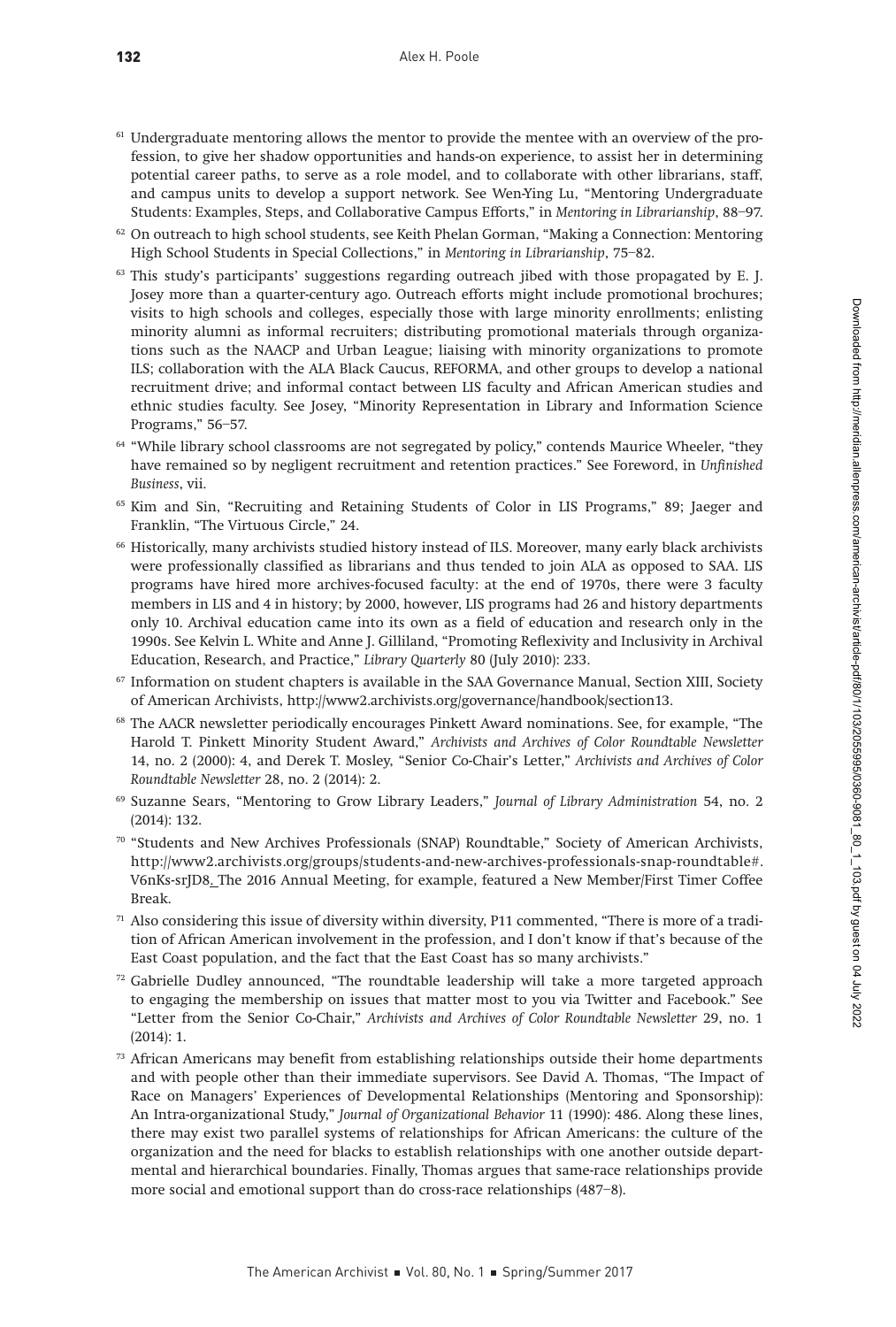- <sup>74</sup> Jodee L. Kawasaki, "Mentoring MLIS Graduate Students," in Mentoring in Librarianship, 132. Some form of experiential learning has always been pivotal in archival professional entry. Similarly, "'Learning by doing' is still considered the best way to become an archivist." See Jeannette Bastian and Donna Webber, Archival Internships: A Guide for Faculty, Supervisors, and Students (Chicago: Society of American Archivists, 2008), 1, 5, 56–57.
- <sup>75</sup> Bastian and Webber, Archival Internships: A Guide for Faculty, Supervisors, and Students, 79–80. Bastian and Webber issued the following recommendations: internships supplement but do not replace classroom learning; mentors should be working archivists; internships should be designed collaboratively by the faculty sponsor and the host institution; and interns need supervision and evaluation. See Archival Internships, 11.
- $\frac{76}{5}$  Morgan R. Davis, "Begin at the Beginning: Mentoring Student Employees in the Archives," in Mentoring in Librarianship, 69. Conversely, internship programs can encounter obstacles. First, developing internship programs is left largely to the discretion of the internship program. What is more, supervisors rarely receive training or other formal preparation to work with interns. See Bastian and Webber, Archival Internships, 11, 38.
- $77$  As these responses suggest, job or internship mentors may provide pragmatic assistance as well as emotional support. Possible services include one-on-one consultations about career interests and goals, resume and cover letter review, opportunities for hands-on training, guiding mentees to resources such as listservs or websites, referring mentees to other ILS professionals, and mentoring via email or other media. See Lisa Campbell, "Early Career Librarians Helping LIS Students and Recent Graduates," in Mentoring in Librarianship, 136–137.
- <sup>78</sup> Informal mentoring may incorporate senior-junior, group, situational, or peer mentoring. Such mentoring necessitates neither a concrete time commitment nor fixed goals nor a particular hierarchical relationship. See James, Rayner, and Bruno, "Are You My Mentor?," 532–537. In this regard, Hoy's sample's mentoring relationships tended toward the protean, viz. both shortterm and informal. See "Relationships, Trust, and Learning," 401. Depending upon the nature of the repository, in fact, organic mentoring relationships may prove stronger than those formally rooted. See Davis, "Begin at the Beginning," 70. Finally, Diane Zabel teases out an apparent contradiction: sustained professional mentoring programs tended to rely upon a formal structure, but informal mentoring often prevailed. Diane Zabel, "The Mentoring Role of Professional Organizations," Journal of Business and Finance Librarianship 13, no. 3 (2008): 359.
- $79$  The informal one-on-one mentoring model encounters a possible barrier: who makes the initial move to meet and begin the process? See Bosch et al., "The Resource Team Model," 70; James, Rayner, and Bruno, "Are You My Mentor?," 533; and Hicks, "The Practice of Mentoring," 73.
- <sup>80</sup> Sears reiterated this point with respect to librarians. See "Mentoring to Grow Library Leaders," 131. Sears recommended workshops or job shadowing in this regard.
- <sup>81</sup> For instance, the Association of Canadian Archivists, the SAA, the Australian Society of Archivists, and the International Council on Archives. Hoy, "Relationships, Trust, and Learning," 397.
- $82$  Kim and Sin, "Recruiting and Retaining Students of Color in LIS Programs," 81–95; Todaro, Mentoring from A to Z, 41.
- 83 Teresa Mora, "Archivists and Archives of Color Roundtable Minutes, Society of American Archivists Annual Meeting, August 3, 2006, Washington, D.C.," Archivists and Archives of Color Roundtable Newsletter 21, no. 1 (2007): 2; "Meet and Greet Activities," Archivists and Archives of Color Roundtable Newsletter 29, no. 3 (2015): 13.
- <sup>84</sup> Tamar Evangelestia-Dougherty, "Letter from the Senior Co-Chair," Archivists and Archives of Color Roundtable Newsletter 25, no. 2 (2011): 3.
- <sup>85</sup> Whereas the SAA charges \$52 for students, but then at least \$105 for full-time working professionals, Delaware Valley Archivists Group (DVAG) is \$12, Mid-Atlantic Regional Archives Conference (MARAC) is \$20 (students) or \$45 (all others), (Midwest Archives Conference (MAC) is \$45, and New England Archivists is \$17.50 (student) or \$35 (all others). Finally (thanks to Pat Galloway for this point), archivists might explore joining the National Association of Government Archives and Records Administrators (NAGARA) (\$50 for students and \$75 for all others) or the Council of State Archivists (CoSA).
- <sup>86</sup> "SAA has a long way to go in order to successfully support diversity—especially in comparison to other information professional awards like the ALA's Spectrum Scholars program." Teresa